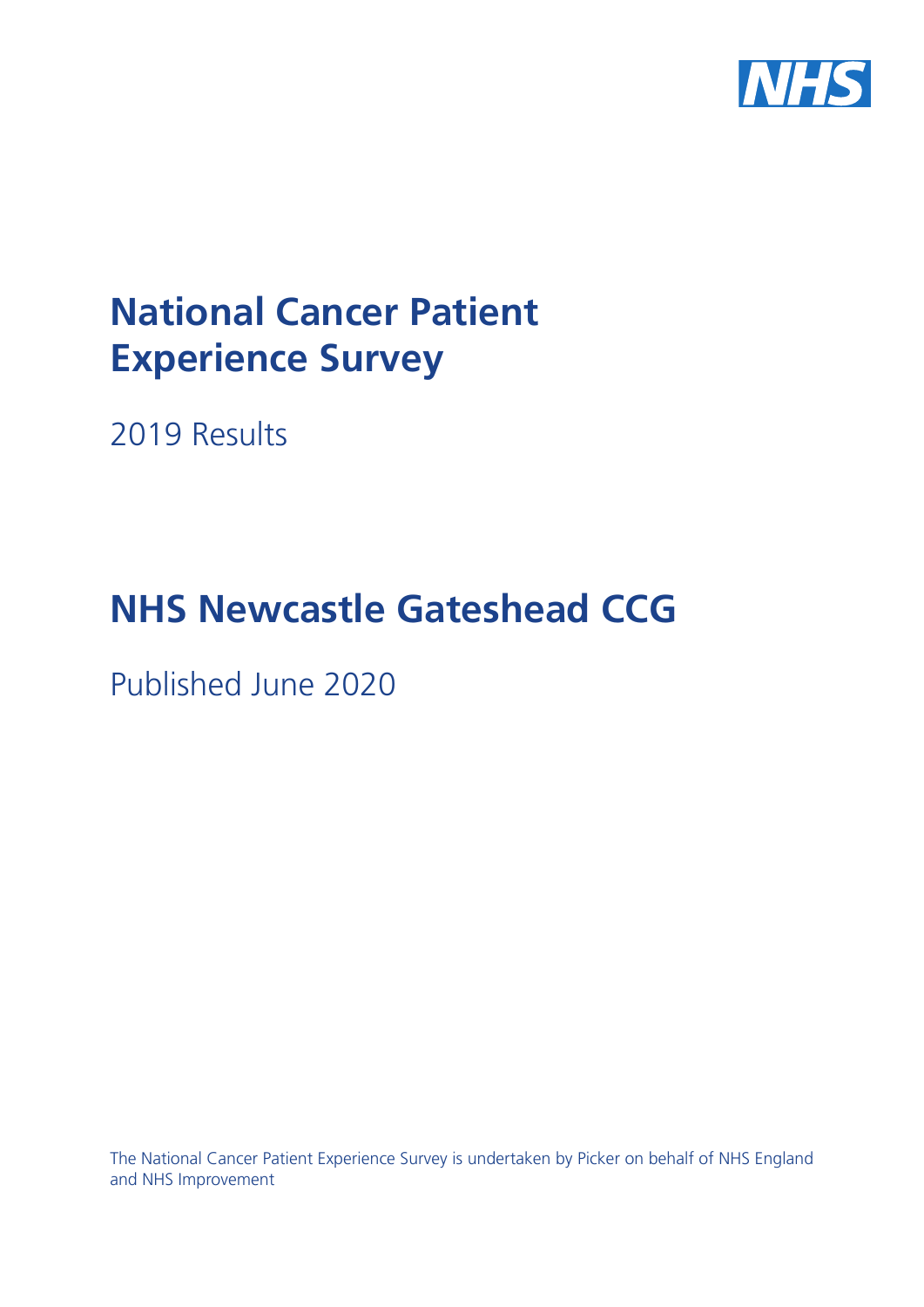# **Executive Summary** Case Mix Adjusted scores

### **Cancer Dashboard Questions**

The following seven questions are included in phase 1 of the Cancer Dashboard developed by Public Health England and NHS England:

Q61. Patient's average rating of care scored from very poor to very good

| $\Omega$ | $\overline{2}$                                                | 3 | 4 | 5 | 6 | 7 | 8 | 9   | 10                                                                                            |
|----------|---------------------------------------------------------------|---|---|---|---|---|---|-----|-----------------------------------------------------------------------------------------------|
|          |                                                               |   |   |   |   |   |   | 9.1 |                                                                                               |
|          |                                                               |   |   |   |   |   |   |     | Q18. Patient definitely involved as much as they wanted in decisions about care and treatment |
|          |                                                               |   |   |   |   |   |   |     | Q19. Patient given the name of a CNS who would support them through their treatment           |
|          | Q20. Patient found it very or quite easy to contact their CNS |   |   |   |   |   |   |     |                                                                                               |
|          |                                                               |   |   |   |   |   |   |     | Q39. Patient always felt they were treated with respect and dignity while in hospital         |
|          | leaving hospital                                              |   |   |   |   |   |   |     | Q41. Hospital staff told patient who to contact if worried about condition or treatment after |
| 63%      | treatment                                                     |   |   |   |   |   |   |     | Q55. General practice staff definitely did everything they could to support patient during    |

### **Questions Outside Expected Range**

|                                                                                                         |            | Case Mix Adjusted Scores   |                            |                   |
|---------------------------------------------------------------------------------------------------------|------------|----------------------------|----------------------------|-------------------|
|                                                                                                         | 2019 Score | Lower<br>Expected<br>Range | Upper<br>Expected<br>Range | National<br>Score |
| Q1. Saw GP once or twice before being told they needed to go to hospital                                | 83%        | 75%                        | 83%                        | 79%               |
| Q2. Patient thought they were seen as soon as necessary                                                 | 89%        | 81%                        | 87%                        | 84%               |
| Q10. Patient told they could bring a family member or friend when first told they had cancer            | 82%        | 72%                        | 82%                        | 77%               |
| Q11. Patient felt they were told sensitively that they had cancer                                       | 89%        | 83%                        | 88%                        | 86%               |
| Q14. Patient felt that treatment options were completely explained                                      | 86%        | 80%                        | 86%                        | 83%               |
| Q15. Patient felt possible side effects were definitely explained in an understandable way              | 77%        | 69%                        | 76%                        | 73%               |
| Q16. Patient definitely given practical advice and support in dealing with side effects of<br>treatment | 72%        | 64%                        | 71%                        | 67%               |
| Q17. Patient definitely told about side effects that could affect them in the future                    | 65%        | 53%                        | 61%                        | 57%               |
| Q18. Patient definitely involved as much as they wanted in decisions about care and<br>treatment        | 85%        | 78%                        | 84%                        | 81%               |
| Q20. Patient found it very or quite easy to contact their CNS                                           | 89%        | 81%                        | 88%                        | 85%               |
| Q32. Patient's family or someone close definitely felt able to talk to a doctor                         | 77%        | 67%                        | 77%                        | 72%               |
| Q33. Patient had confidence and trust in all the ward nurses treating them                              | 81%        | 69%                        | 79%                        | 74%               |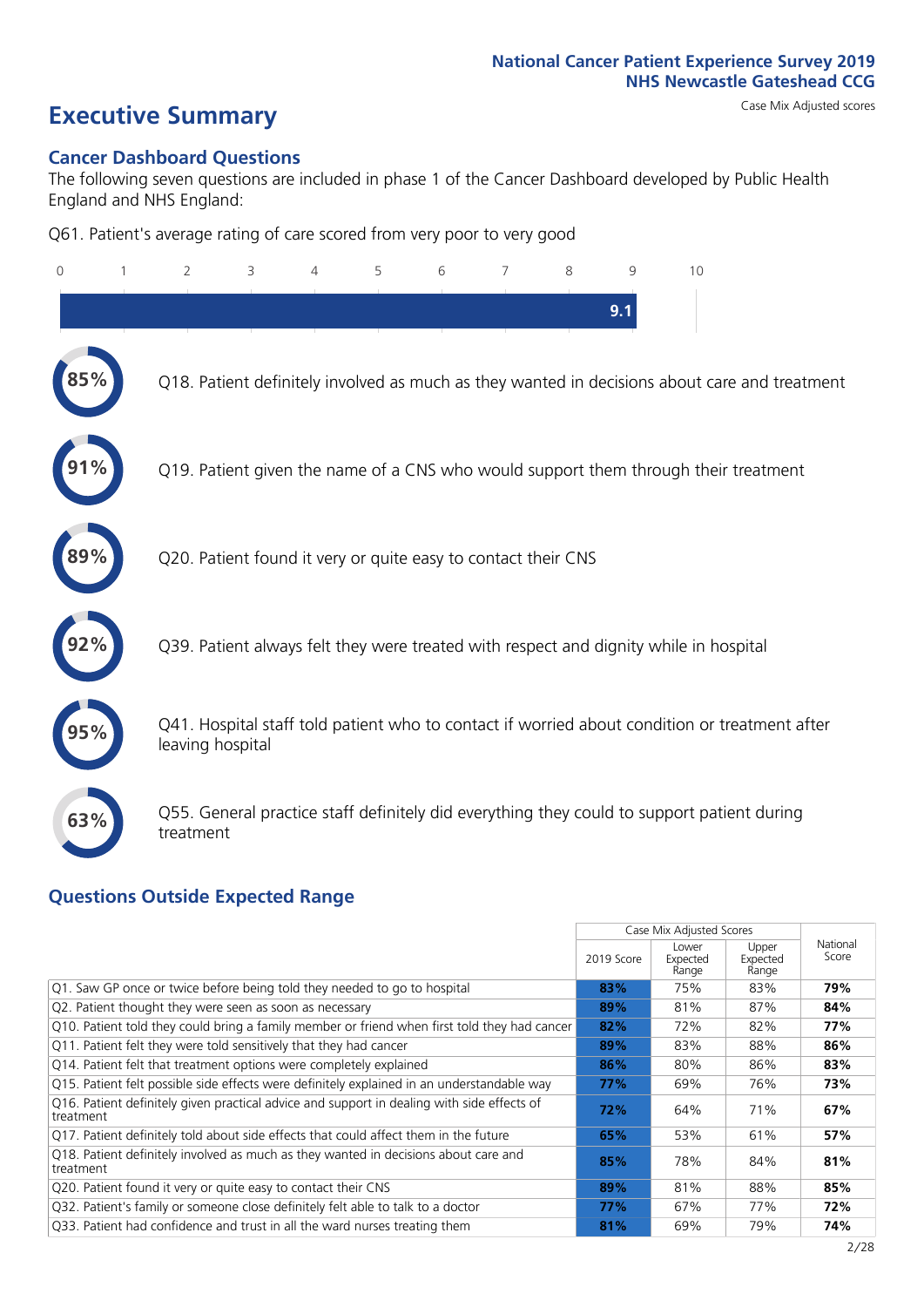|                                                                                                                       |            | Case Mix Adjusted Scores   |                            |                   |
|-----------------------------------------------------------------------------------------------------------------------|------------|----------------------------|----------------------------|-------------------|
|                                                                                                                       | 2019 Score | Lower<br>Expected<br>Range | Upper<br>Expected<br>Range | National<br>Score |
| Q37. Patient definitely found hospital staff to discuss worries or fears during their inpatient<br>visit              | 59%        | 46%                        | 58%                        | 52%               |
| Q39. Patient always felt they were treated with respect and dignity while in hospital                                 | 92%        | 84%                        | 91%                        | 88%               |
| Q43. Patient definitely found hospital staff to discuss worries or fears during their outpatient<br>or day case visit | 75%        | 66%                        | 74%                        | 71%               |
| Q49. Beforehand patient completely had all information needed about chemotherapy<br>treatment                         | 89%        | 81%                        | 88%                        | 84%               |
| Q51. Hospital staff definitely gave family or someone close all the information needed to<br>help care at home        | 67%        | 56%                        | 64%                        | 60%               |
| Q52. Patient definitely given enough support from health or social services during treatment                          | 65%        | 45%                        | 59%                        | 52%               |
| Q53. Patient definitely given enough support from health or social services after treatment                           | 58%        | 38%                        | 52%                        | 45%               |
| Q54. GP given enough information about patient's condition and treatment                                              | 97%        | 93%                        | 97%                        | 95%               |
| Q56. Different people treating and caring for patient always work well together to give best<br>possible care         | 82%        | 69%                        | 76%                        | 73%               |
| Q58. Overall the administration of care was good or very good                                                         | 92%        | 86%                        | 91%                        | 89%               |
| Q61. Patient's average rating of care scored from very poor to very good                                              | 9.1        | 8.7                        | 8.9                        | 8.8               |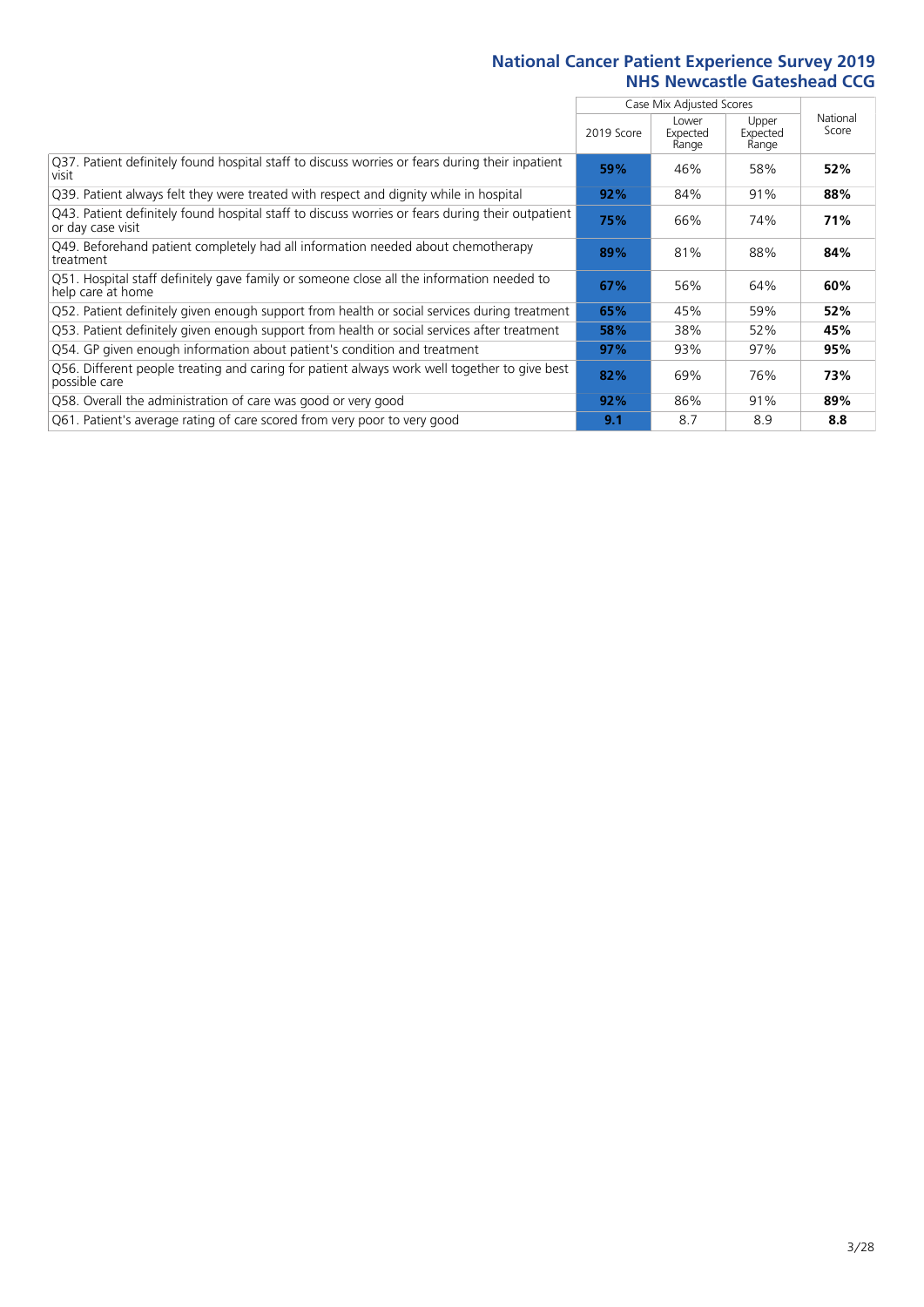### **Introduction**

The National Cancer Patient Experience Survey 2019 is the ninth iteration of the survey first undertaken in 2010. It has been designed to monitor national progress on cancer care; to provide information to drive local quality improvements; to assist commissioners and providers of cancer care; and to inform the work of the various charities and stakeholder groups supporting cancer patients.

The survey was overseen by a national Cancer Patient Experience Advisory Group. This Advisory Group set the principles and objectives of the survey programme and guided questionnaire development. The survey was commissioned and managed by NHS England. The survey provider, Picker, is responsible for designing, running and analysing the survey.

The 2019 survey involved 143 NHS Trusts. Out of 111,366 people, 67,858 people responded to the survey, yielding a response rate of 61%.

## **Methodology**

### **Eligibility, fieldwork and survey methods**

The sample for the survey included all adult (aged 16 and over) NHS patients, with a confirmed primary diagnosis of cancer, discharged from an NHS Trust after an inpatient episode or day case attendance for cancer related treatment in the months of April, May and June 2019. The fieldwork for the survey was undertaken between December 2019 and March 2020.

As in the previous four years, the survey used a mixed mode methodology. Questionnaires were sent by post, with two reminders where necessary, but also included an option to complete the questionnaire online. A Freephone helpline and email was available for respondents to opt out, ask questions about the survey, enable them to complete their questionnaire over the phone and provide access to a translation and interpreting facility for those whose first language was not English.

### **Case-mix adjustment**

Both unadjusted and adjusted scores are presented in this report. Case-mix adjusted scores allows us to account for the impact that differing patient populations might have on results. By using the case-mix adjusted estimates we can obtain a greater understanding of how a CCG is performing given their patient population. The factors taken into account in this case-mix adjustment are gender, age, ethnic group, deprivation, and tumour group.

### **Scoring methodology**

Fifty-two questions from the questionnaire are scored as these questions relate directly to patient experience. For all but one question (Q61), scores are presented as the percentage of positive responses out of all scored responses. For Q61, respondents rate their overall care on a scale of 0 to 10, of which the average was calculated for this question's presented score. The percentages in this report have been rounded to the nearest percentage point. Therefore, in some cases the figures do not appear to add up to 100%.

### **Statistical significance**

In the reporting of 2019 results, appropriate statistical tests have been undertaken to identify unadjusted scores for which the change over time is 'statistically significant'. Thirty-seven scored questions in 2019 have been compared with those of 2018 and a statistically significant change between the two years has been reported where identified.

For the scored questions that are comparable beyond 2018, statistically significant change over the five years has also been reported where identified. A statistically significant difference means that the change in the result is very unlikely to have occurred by sampling variation.

### **Suppression**

### **Question-level suppression**

For scores where the base size per question is  $<$ 21, the score will be suppressed and replaced with an asterisk (\*). The base size will include neutral response options.

### **Double suppression**

If any group within a particular sub-group breakdown (such as the tumour group breakdown) has <21 responses, then the figure for this particular group is suppressed and replaced with an asterisk (\*). If there is only one group within the sub-group breakdown that has <21 respondents, and is therefore suppressed, the group with the next lowest number of respondents is also supressed and replaced with an asterisk (\*) (regardless if it is greater than or less than 21).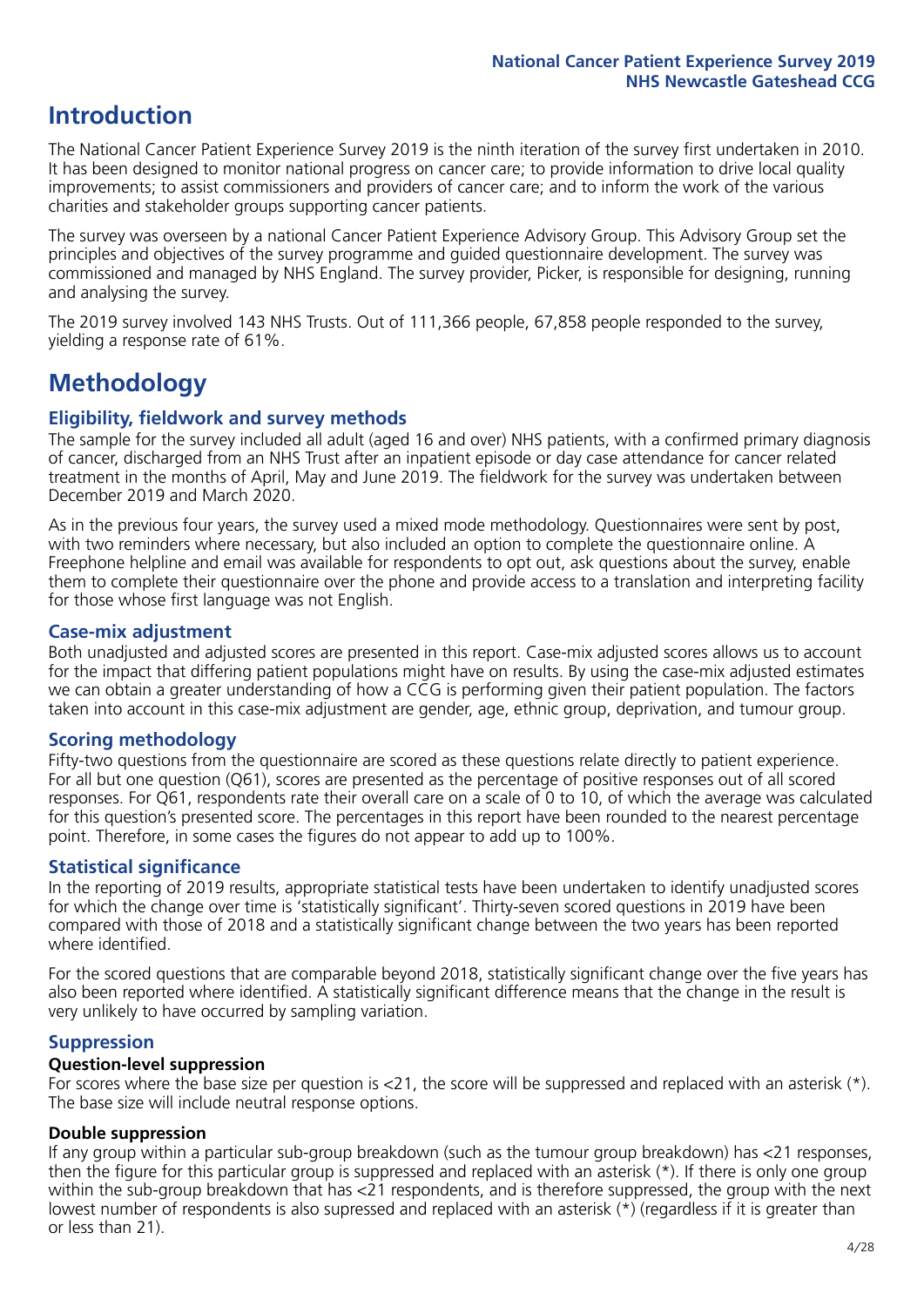### **Understanding the results**

This report shows how this CCG scored for each question in the survey, compared with national results and previous year's results. It is aimed at helping individual CCGs to understand their performance and identify areas for local improvement. Below is a description of the type of results presented within this report and how to understand them.

### **Expected range charts**

The expected range charts in this report show a bar with the lowest and highest score received for each question nationally. Within this bar, an expected range is given (in grey) and a black diamond represents the actual score for this CCG.

CCGs whose score is above the upper limit of the expected range (in the dark blue) are positive outliers, with a score statistically significantly higher than the national mean. This indicates that the CCG performs better than what CCGs of the same size and demographics are expected to perform. The opposite is true if the score is below the lower limit of the expected range (in the light blue); these are negative outliers. For scores within the expected range (in the grey), the score is what we would expect given the CCG's size and demographics.

### **Comparability tables**

The comparability tables show the 2018 and 2019 unadjusted scores for this CCG for each scored question. If there is a significant change from 2018 and 2019 or overall from 2015 to 2019, an arrow will be presented for the direction of change. The adjusted 2019 score will also be presented for each scored question along with the lower and upper expected range and national score. Scores above the upper limit of the expected range will be highlighted dark blue, scores below the lower limit of the expected range will be highlighted light blue, and scores within the lower and upper limit of the expected ranges will be highlighted grey.

### **Tumour type tables**

The tumour type tables show the unadjusted scores for each scored question for each of the 13 tumour groups. The national score for that tumour group is also shown. Unadjusted scores for the same tumour type across different CCGs may not be comparable, as they do not account for the impact that differing patient populations might have on results. Central nervous system is abbreviated as 'CNS' and lower gastrointestinal tract is abbreviated as 'LGT' throughout this report.

### **Year on year charts**

The year on year charts show five columns representing the unadjusted scores of the last five years (2015, 2016, 2017, 2018 and 2019) for each scored question.

### **Notes on specific questions**

Following the development phase of the 2019 survey, several changes were made to the questionnaire. Six scored questions were amended (Q5, Q18, Q30, Q35, Q56 and Q60) and one non-scored question (Q29) was amended that impacted the comparability of questions Q30 to Q41. Of all questions changed or impacted by change, only Q60 is presented with historical comparisons; though the results should be interpreted with caution.

### **Unadjusted data and case-mix adjusted data**

Unadjusted data should be used to see the actual responses from patients relating to the CCG. Case-mix adjusted data, together with expected ranges, should be used to understand whether the results are significantly higher or lower than national results taking account of the patient mix.

### **Further information**

This research was carried out in accordance with the international standard for organisations conducting social research (accreditation to ISO20252:2012; certificate number GB08/74322). The 2019 survey data has been produced and published in line with the Code of Practice for Official Statistics.

For more information on the methodology, please see the Technical Document. It can be viewed along with the 2019 questionnaire and survey quidance on the website at [www.ncpes.co.uk](https://www.ncpes.co.uk/supporting-documents). For all other outputs at National, Trust, CCG and Cancer Alliance level, please see the PDF reports, Excel tables and dashboards at [www.ncpes.co.uk.](https://www.ncpes.co.uk/current-results)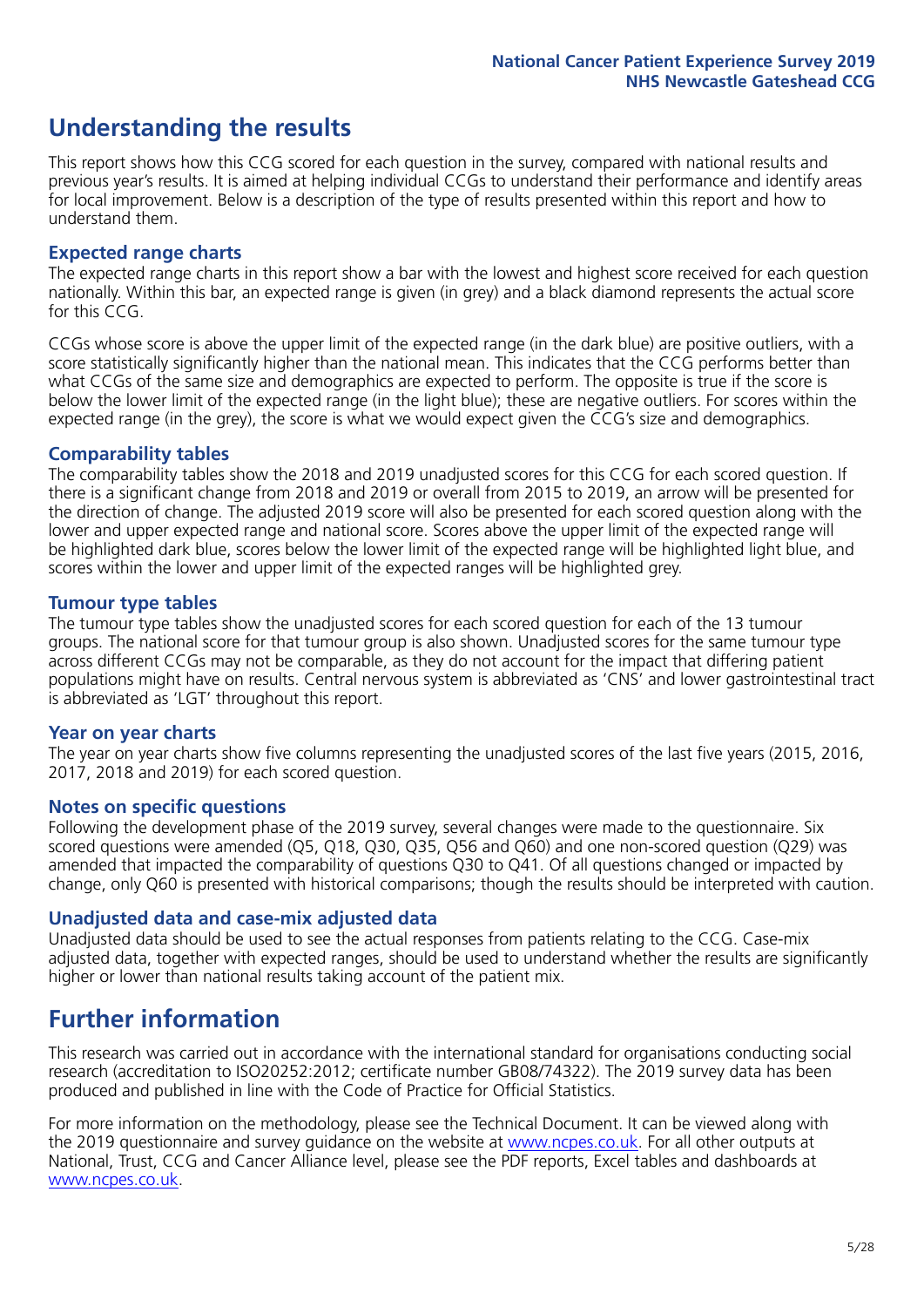### **Response Rate**

### **Overall Response Rate**

660 patients responded out of a total of 1,047 patients, resulting in a response rate of 63%.

|          | Sample Size | Adjusted<br>Sample | Completed | Response Rate |
|----------|-------------|--------------------|-----------|---------------|
| CCG      | 1.118       | 1.047              | 660       | 63%           |
| National | 119,855     | 111,366            | 67.858    | 61%           |

### **Respondents by Survey Type**

|                            | Number of<br>Respondents |
|----------------------------|--------------------------|
| Online                     | 52                       |
| Paper                      | 608                      |
| Phone                      | Ω                        |
| <b>Translation Service</b> |                          |

### **Respondents by Tumour Group**

|                      | Number of<br>Respondents |
|----------------------|--------------------------|
| Brain / CNS          | 7                        |
| <b>Breast</b>        | 117                      |
| Colorectal / LGT     | 93                       |
| Gynaecological       | 20                       |
| Haematological       | 77                       |
| <b>Head and Neck</b> | 26                       |
| Lung                 | 67                       |
| Prostate             | 53                       |
| Sarcoma              | 9                        |
| Skin                 | 12                       |
| <b>Upper Gastro</b>  | 37                       |
| Urological           | 78                       |
| Other                | 64                       |

### **Respondents by Age and Gender**

Respondents year of birth has been used to determine age. This information has been amalgamated into 8 age bands. The age and gender distribution for the CCG was as follows:

|        | Age 16-24 | Age 25-34 | Age 35-44 | Age 45-54 | Age 55-64 | Age 65-74 | Age 75-84   | Age 85+        | Total |
|--------|-----------|-----------|-----------|-----------|-----------|-----------|-------------|----------------|-------|
| Male   |           |           |           | 14        | 63        | 145       | 93          | $\overline{4}$ | 343   |
| Female |           |           | כ ו       | 47        | 79        | 97        | $6^{\circ}$ | $\overline{4}$ | 317   |
| Total  |           |           | 26        | 61        | 142       | 242       | 154         | 28             | 660   |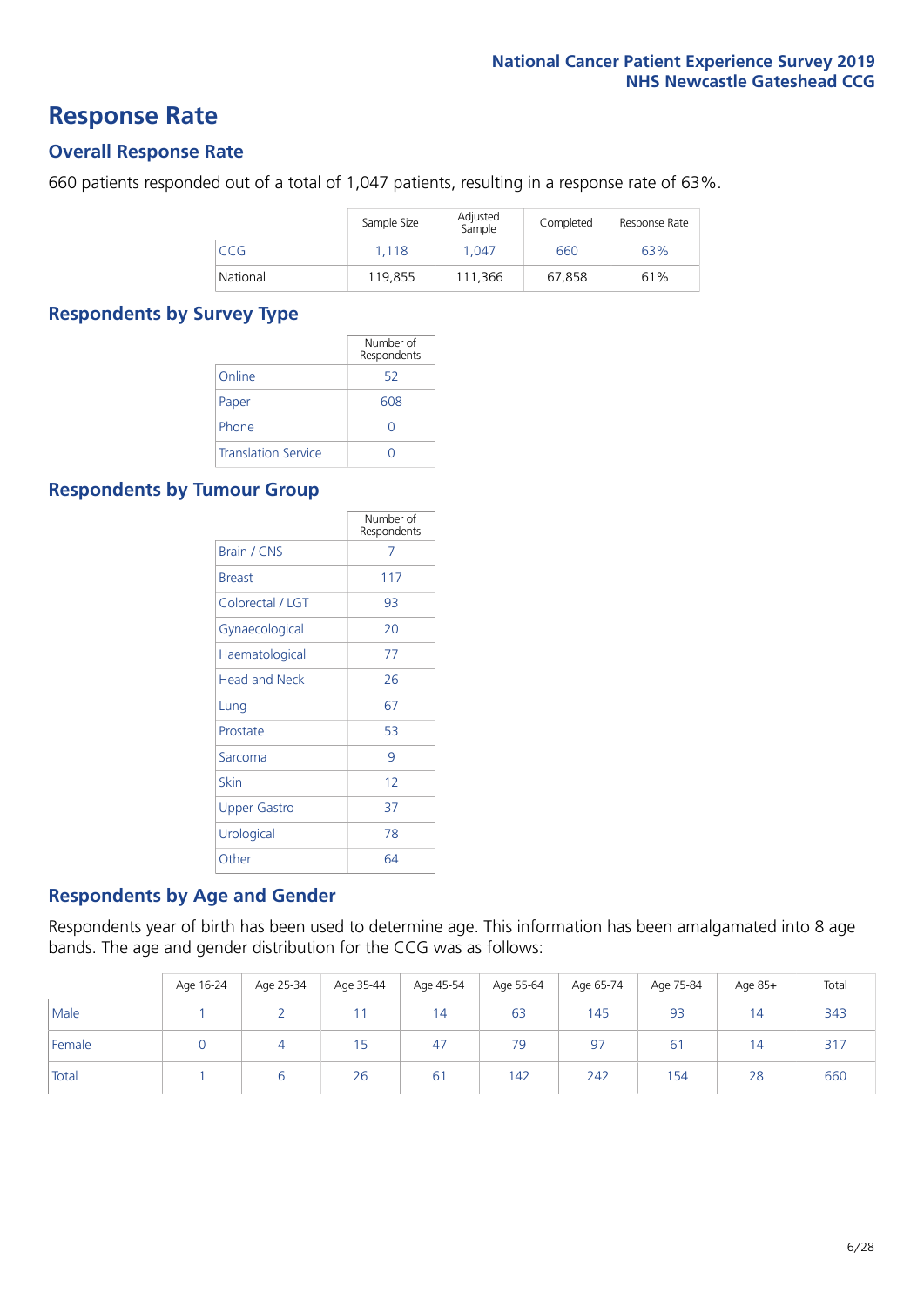# **Expected Range Charts**

| Lower Expected Range<br>Average                                                                                                                                                                                                                                                                                                                                                                                                                                                                                             |    |     | Upper Expected Range |     |     |     |          |                   | Case Mix Adjusted Score  |                   |                 |
|-----------------------------------------------------------------------------------------------------------------------------------------------------------------------------------------------------------------------------------------------------------------------------------------------------------------------------------------------------------------------------------------------------------------------------------------------------------------------------------------------------------------------------|----|-----|----------------------|-----|-----|-----|----------|-------------------|--------------------------|-------------------|-----------------|
| <b>SEEING YOUR GP</b><br>Q1. Saw GP once or twice before being told they needed to go to<br>hospital<br>Q2. Patient thought they were seen as soon as necessary                                                                                                                                                                                                                                                                                                                                                             | 0% | 10% | 20%                  | 30% | 40% | 50% | 60%      | 70%               | 80%<br>83%               | 89%<br>◈          | 90% 100%        |
| <b>DIAGNOSTIC TESTS</b><br>Q5. Received all the information needed about the test<br>Q6. The length of time waiting for the test to be done was about<br>right<br>Q7. Test results explained in completely understandable way                                                                                                                                                                                                                                                                                               | 0% | 10% | 20%                  | 30% | 40% | 50% | 60%      | 70%               | 80%<br>81%               | 90%               | 90% 100%<br>95% |
| <b>FINDING OUT WHAT WAS WRONG WITH YOU</b><br>Q10. Patient told they could bring a family member or friend when<br>first told they had cancer<br>Q11. Patient felt they were told sensitively that they had cancer<br>Q12. Patient completely understood the explanation of what was<br>wrong<br>Q13. Patient given easy to understand written information about<br>the type of cancer they had                                                                                                                             | 0% | 10% | 20%                  | 30% | 40% | 50% | 60%      | 70%               | 80%<br>82%<br>75%<br>77% | 89%               | 90% 100%        |
| <b>DECIDING THE BEST TREATMENT FOR YOU</b><br>Q14. Patient felt that treatment options were completely explained<br>Q15. Patient felt possible side effects were definitely explained in<br>an understandable way<br>Q16. Patient definitely given practical advice and support in dealing<br>with side effects of treatment<br>Q17. Patient definitely told about side effects that could affect<br>them in the future<br>Q18. Patient definitely involved as much as they wanted in<br>decisions about care and treatment | 0% | 10% | 20%                  | 30% | 40% | 50% | 60%<br>♦ | 70%<br>72%<br>65% | 80%<br>77%<br>85%        | 86%               | 90% 100%        |
| <b>CLINICAL NURSE SPECIALIST (CNS)</b><br>Q19. Patient given the name of a CNS who would support them<br>through their treatment<br>Q20. Patient found it very or quite easy to contact their CNS<br>Q21. Patient got understandable answers to important questions<br>all or most of the time                                                                                                                                                                                                                              | 0% | 10% | 20%                  | 30% | 40% | 50% | 60%      | 70%               | 80%                      | 91%<br>89%<br>90% | 90% 100%        |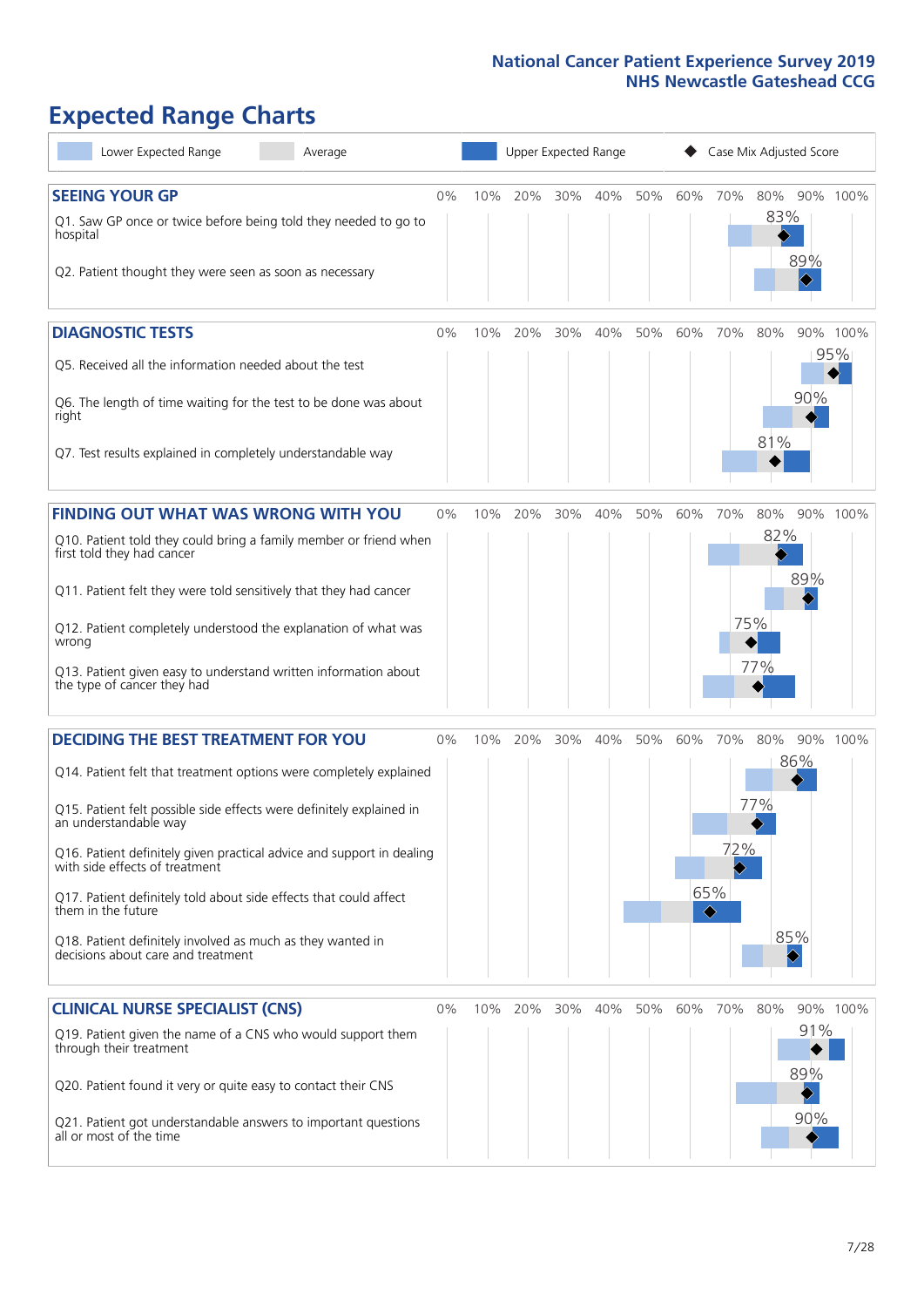# **Expected Range Charts**

| Lower Expected Range<br>Average                                                                                                                                                                                                                                                                                                                                                                                                                                                                                                                                                                                                                                                                                                                                                                                                                                                                         |     | Upper Expected Range |     |     |     |            |            | Case Mix Adjusted Score                           |                                 |          |
|---------------------------------------------------------------------------------------------------------------------------------------------------------------------------------------------------------------------------------------------------------------------------------------------------------------------------------------------------------------------------------------------------------------------------------------------------------------------------------------------------------------------------------------------------------------------------------------------------------------------------------------------------------------------------------------------------------------------------------------------------------------------------------------------------------------------------------------------------------------------------------------------------------|-----|----------------------|-----|-----|-----|------------|------------|---------------------------------------------------|---------------------------------|----------|
| <b>SUPPORT FOR PEOPLE WITH CANCER</b><br>0%<br>Q22. Hospital staff gave information about support or self-help<br>groups for people with cancer<br>Q23. Hospital staff discussed or gave information about the impact<br>cancer could have on day to day activities<br>Q24. Hospital staff gave information on getting financial help or<br>possible benefits<br>Q25. Hospital staff told patient they could get free prescriptions                                                                                                                                                                                                                                                                                                                                                                                                                                                                     | 10% | 20%                  | 30% | 40% | 50% | 60%        | 70%<br>67% | 80%<br>82%                                        | 90%<br>86%                      | 90% 100% |
| <b>OPERATIONS</b><br>0%                                                                                                                                                                                                                                                                                                                                                                                                                                                                                                                                                                                                                                                                                                                                                                                                                                                                                 | 10% | 20%                  | 30% | 40% | 50% | 60%        | 70%        | 80%                                               |                                 | 90% 100% |
| Q27. Beforehand, patient had all the information needed about the<br>operation<br>Q28. Afterwards, staff completely explained how operation had<br>gone in understandable way                                                                                                                                                                                                                                                                                                                                                                                                                                                                                                                                                                                                                                                                                                                           |     |                      |     |     |     |            |            | 78%                                               |                                 | 98%      |
| <b>HOSPITAL CARE AS AN INPATIENT</b><br>$0\%$                                                                                                                                                                                                                                                                                                                                                                                                                                                                                                                                                                                                                                                                                                                                                                                                                                                           | 10% | 20%                  | 30% | 40% | 50% | 60%        | 70%        | 80%                                               |                                 | 90% 100% |
| Q30. Hospital staff didn't talk in front of patient as if patient wasn't<br>there<br>Q31. Patient had confidence and trust in all doctors treating them<br>Q32. Patient's family or someone close definitely felt able to talk to<br>a doctor<br>Q33. Patient had confidence and trust in all the ward nurses<br>treating them<br>Q34. Patient thought there were always or nearly always enough<br>nurses on duty to care for them<br>Q35. All hospital staff asked patient what name they prefer to be<br>called by<br>Q36. Patient always given enough privacy when discussing<br>condition or treatment<br>Q37. Patient definitely found hospital staff to discuss worries or<br>fears during their inpatient visit<br>Q38. Hospital staff definitely did everything they could to help<br>control pain<br>Q39. Patient always felt they were treated with respect and dignity<br>while in hospital |     |                      |     |     |     | 65%<br>59% |            | 77%<br>81%<br>$\color{black}\blacklozenge$<br>76% | 87%<br>87%<br>86%<br>86%<br>92% |          |
| Q40. Patient given clear written information about what should or<br>should not do after leaving hospital<br>Q41. Hospital staff told patient who to contact if worried about<br>condition or treatment after leaving hospital                                                                                                                                                                                                                                                                                                                                                                                                                                                                                                                                                                                                                                                                          |     |                      |     |     |     |            |            |                                                   | 88%                             | 95%      |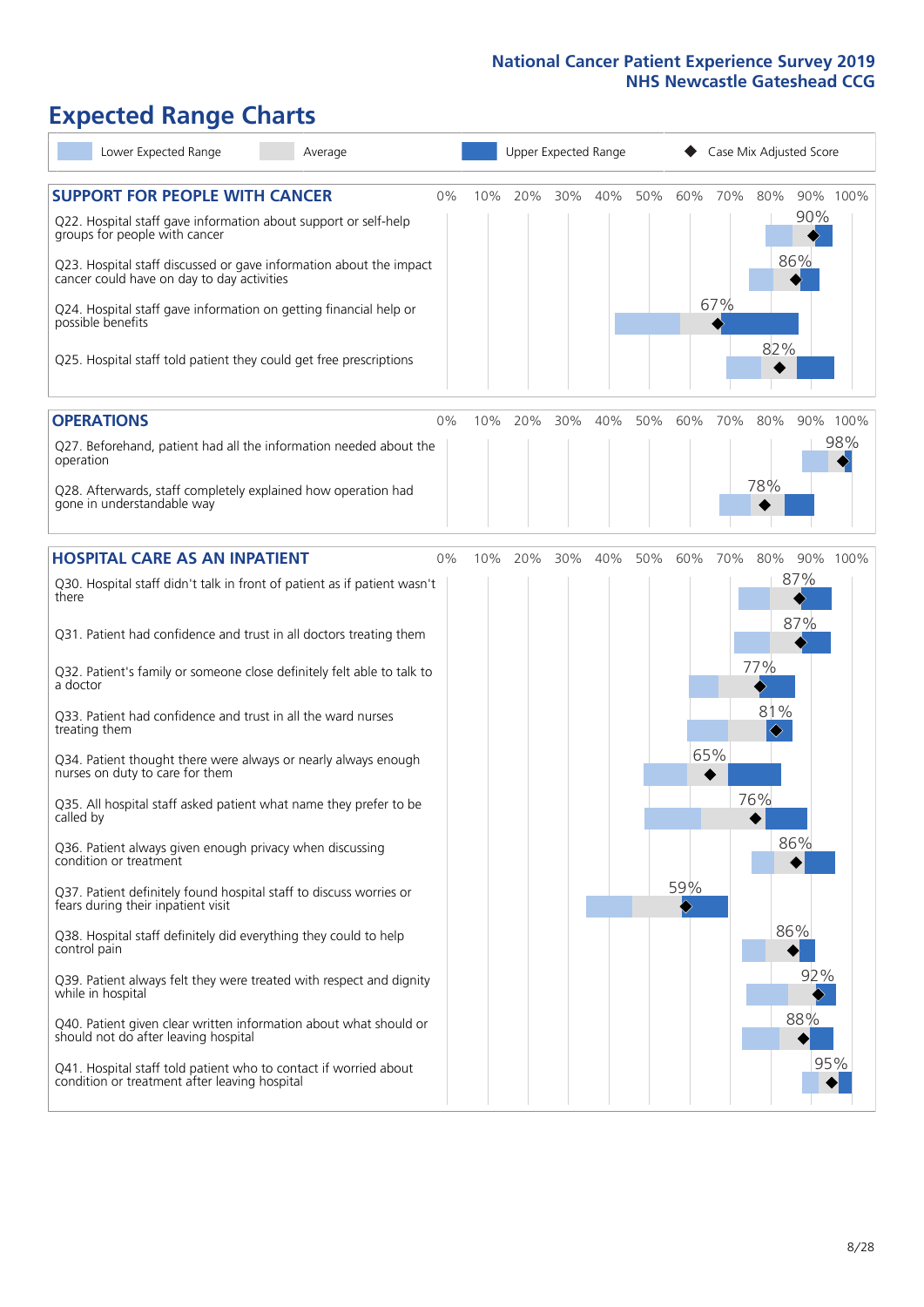# **Expected Range Charts**

| Lower Expected Range<br>Average                                                                                       |    |     |     |     | Upper Expected Range |     |          |          |         | Case Mix Adjusted Score |          |
|-----------------------------------------------------------------------------------------------------------------------|----|-----|-----|-----|----------------------|-----|----------|----------|---------|-------------------------|----------|
| <b>HOSPITAL CARE AS A DAY PATIENT / OUTPATIENT 0%</b>                                                                 |    | 10% | 20% | 30% | 40%                  | 50% | 60%      |          | 70% 80% |                         | 90% 100% |
| Q43. Patient definitely found hospital staff to discuss worries or<br>fears during their outpatient or day case visit |    |     |     |     |                      |     |          |          | 75%     |                         |          |
| Q44. Cancer doctor had the right documents at patient's last<br>outpatient appointment                                |    |     |     |     |                      |     |          |          |         |                         | 97%      |
| Q46. Beforehand patient completely had all information needed<br>about radiotherapy treatment                         |    |     |     |     |                      |     |          |          | 85%     |                         |          |
| Q47. Patient completely given understandable information about<br>whether radiotherapy was working                    |    |     |     |     |                      |     | 59%      |          |         |                         |          |
| Q49. Beforehand patient completely had all information needed<br>about chemotherapy treatment                         |    |     |     |     |                      |     |          |          |         | 89%                     |          |
| Q50. Patient given enough information about whether<br>chemotherapy was working in a completely understandable way    |    |     |     |     |                      |     |          | 71%      |         |                         |          |
| <b>HOME CARE AND SUPPORT</b>                                                                                          | 0% | 10% | 20% | 30% | 40%                  | 50% | 60%      | 70%      | 80%     |                         | 90% 100% |
| Q51. Hospital staff definitely gave family or someone close all the<br>information needed to help care at home        |    |     |     |     |                      |     |          | 67%      |         |                         |          |
| Q52. Patient definitely given enough support from health or social<br>services during treatment                       |    |     |     |     |                      |     |          | 65%<br>♦ |         |                         |          |
| Q53. Patient definitely given enough support from health or social<br>services after treatment                        |    |     |     |     |                      |     | 58%<br>◇ |          |         |                         |          |
| <b>CARE FROM YOUR GENERAL PRACTICE</b>                                                                                | 0% | 10% | 20% | 30% | 40%                  | 50% | 60%      | 70%      | 80%     |                         | 90% 100% |
| Q54. GP given enough information about patient's condition and<br>treatment                                           |    |     |     |     |                      |     |          |          |         |                         | 97%      |
| Q55. General practice staff definitely did everything they could to<br>support patient during treatment               |    |     |     |     |                      |     | 63%      |          |         |                         |          |
| <b>YOUR OVERALL NHS CARE</b>                                                                                          | 0% | 10% | 20% | 30% | 40%                  | 50% | 60%      | 70%      | 80%     |                         | 90% 100% |
| Q56. Different people treating and caring for patient always work<br>well together to give best possible care         |    |     |     |     |                      |     |          |          | 82%     |                         |          |
| Q57. Patient given a care plan                                                                                        |    |     |     |     | 37%                  |     |          |          |         |                         |          |
| Q58. Overall the administration of care was good or very good                                                         |    |     |     |     |                      |     |          |          |         | 92%                     |          |
| Q59. Patient felt length of time for attending clinics and<br>appointments for cancer was about right                 |    |     |     |     |                      |     |          | 70%      |         |                         |          |
| Q60. Someone discussed with patient whether they would like to<br>take part in cancer research                        |    |     |     | 29% |                      |     |          |          |         |                         |          |
|                                                                                                                       | 0  |     | 2   | 3   | 4                    | 5   | 6        | 7        | 8       | 9                       | 10       |
| Q61. Patient's average rating of care scored from very poor to very<br>good                                           |    |     |     |     |                      |     |          |          |         | 9.1                     |          |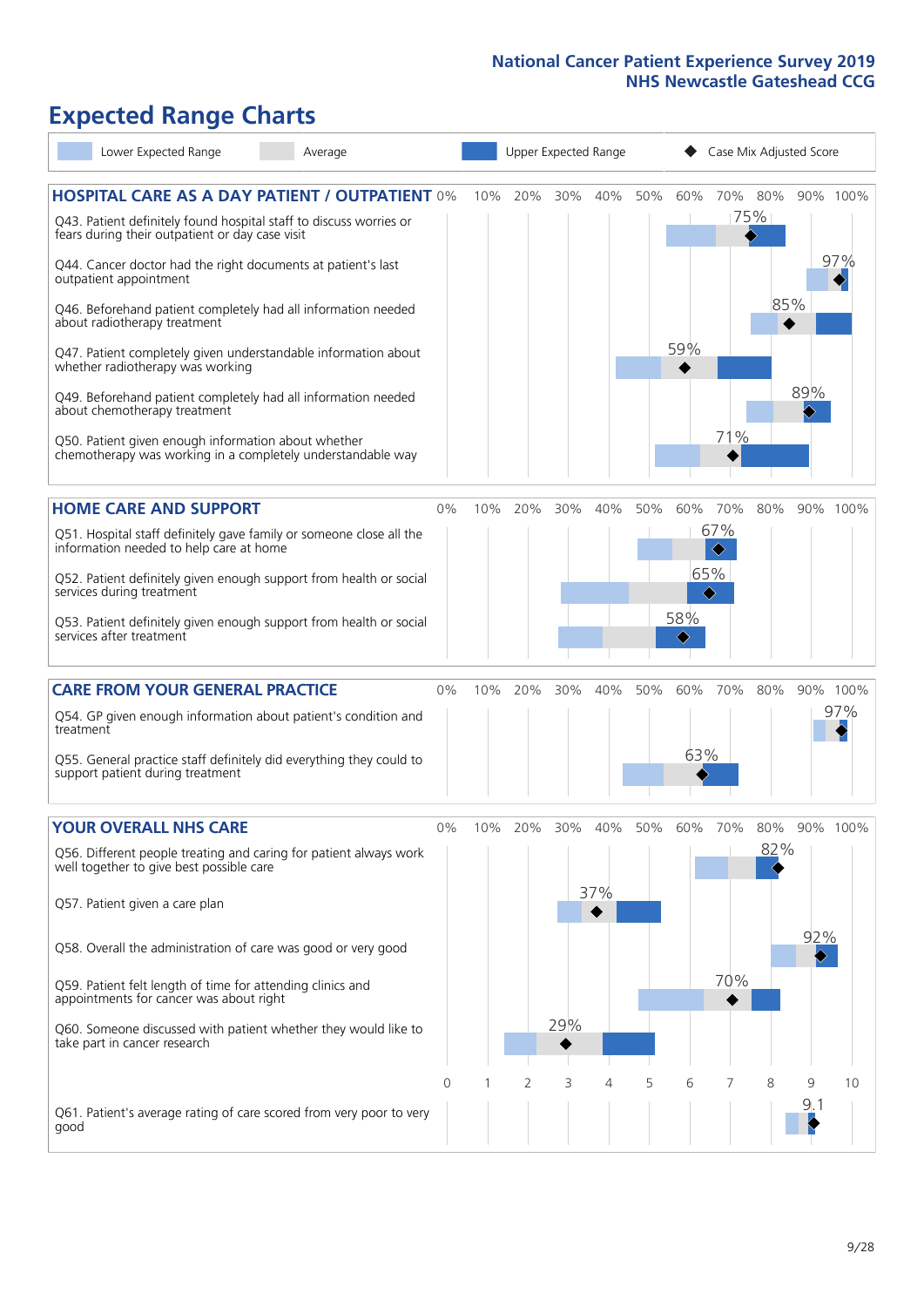# **Comparability Tables**

\* Indicates where a score has been suppressed because there are less than 21 responses.

\*\* No score available for 2018.

 $\triangle$  or  $\nabla$ 

Change 2018-2019: Indicates where 2019 score is significantly higher or lower than 2018 score Change Overall: Indicates significant change overall (2015, 2016, 2017, 2018 and 2019).

Adjusted Score below Lower Expected Range Adjusted Score between Upper and Lower Expected Ranges Adjusted Score above Upper Expected Range

|                                                                             | Case Mix Adjusted Scores<br>Unadjusted Scores |               |           |               |                                                   |         |               |                                            |                |                   |
|-----------------------------------------------------------------------------|-----------------------------------------------|---------------|-----------|---------------|---------------------------------------------------|---------|---------------|--------------------------------------------|----------------|-------------------|
|                                                                             | 2018<br>n                                     | 2018<br>Score | 2019<br>n | 2019<br>Score | $\sim$  Change   Change   $\sim$<br>2018-<br>2019 | Overall | 2019<br>Score | Lower<br><b>Expected Expected</b><br>Range | Upper<br>Range | National<br>Score |
| <b>SEEING YOUR GP</b>                                                       |                                               |               |           |               |                                                   |         |               |                                            |                |                   |
| Q1. Saw GP once or twice before being told they needed to go<br>to hospital | 448                                           | 77%           | 469       | 83%           |                                                   |         | 83%           | 75%                                        | 83%            | 79%               |
| Q2. Patient thought they were seen as soon as necessary                     | 633                                           | 87%           | 647       | 89%           |                                                   |         | 89%           | 81%                                        | 87%            | 84%               |

| <b>DIAGNOSTIC TESTS</b>                                                   |      |     |     |     |  |  |     |     |     |     |  |  |  |
|---------------------------------------------------------------------------|------|-----|-----|-----|--|--|-----|-----|-----|-----|--|--|--|
| Q5. Received all the information needed about the test                    | $**$ | **  | 562 | 95% |  |  | 95% | 93% | 97% | 95% |  |  |  |
| Q6. The length of time waiting for the test to be done was<br>about right | 556  | 90% | 572 | 90% |  |  | 90% | 85% | 91% | 88% |  |  |  |
| Q7. Test results explained in completely understandable way               | 561  | 81% | 572 | 81% |  |  | 81% | 77% | 83% | 80% |  |  |  |

| <b>FINDING OUT WHAT WAS WRONG WITH YOU</b>                                                      |     |     |     |     |  |     |                 |     |     |
|-------------------------------------------------------------------------------------------------|-----|-----|-----|-----|--|-----|-----------------|-----|-----|
| Q10. Patient told they could bring a family member or friend<br>when first told they had cancer | 595 | 80% | 601 | 83% |  | 82% | 72%             | 82% | 77% |
| Q11. Patient felt they were told sensitively that they had cancer                               | 634 | 89% | 653 | 89% |  | 89% | 83%             | 88% | 86% |
| Q12. Patient completely understood the explanation of what<br>was wrong                         | 640 | 73% | 654 | 75% |  | 75% | 70%             | 77% | 73% |
| Q13. Patient given easy to understand written information<br>about the type of cancer they had  | 557 | 79% | 578 | 76% |  | 77% | 71 <sub>%</sub> | 78% | 74% |

| <b>DECIDING THE BEST TREATMENT FOR YOU</b>                                                              |      |     |     |     |     |     |     |     |
|---------------------------------------------------------------------------------------------------------|------|-----|-----|-----|-----|-----|-----|-----|
| Q14. Patient felt that treatment options were completely<br>explained                                   | 568  | 87% | 597 | 87% | 86% | 80% | 86% | 83% |
| Q15. Patient felt possible side effects were definitely explained<br>in an understandable way           | 619  | 78% | 631 | 77% | 77% | 69% | 76% | 73% |
| Q16. Patient definitely given practical advice and support in<br>dealing with side effects of treatment | 609  | 72% | 613 | 73% | 72% | 64% | 71% | 67% |
| Q17. Patient definitely told about side effects that could affect<br>them in the future                 | 587  | 63% | 599 | 66% | 65% | 53% | 61% | 57% |
| Q18. Patient definitely involved as much as they wanted in<br>decisions about care and treatment        | $**$ | **  | 64  | 85% | 85% | 78% | 84% | 81% |

| <b>CLINICAL NURSE SPECIALIST (CNS)</b>                                                    |     |     |     |     |                 |     |     |     |
|-------------------------------------------------------------------------------------------|-----|-----|-----|-----|-----------------|-----|-----|-----|
| Q19. Patient given the name of a CNS who would support them<br>through their treatment    | 606 | 94% | 632 | 91% | 91%             | 90% | 94% | 92% |
| Q20. Patient found it very or quite easy to contact their CNS                             | 498 | 90% | 515 | 89% | 89 <sup>%</sup> | 81% | 88% | 85% |
| Q21. Patient got understandable answers to important<br>questions all or most of the time | 480 | 91% | 500 | 90% | 90%             | 85% | 90% | 87% |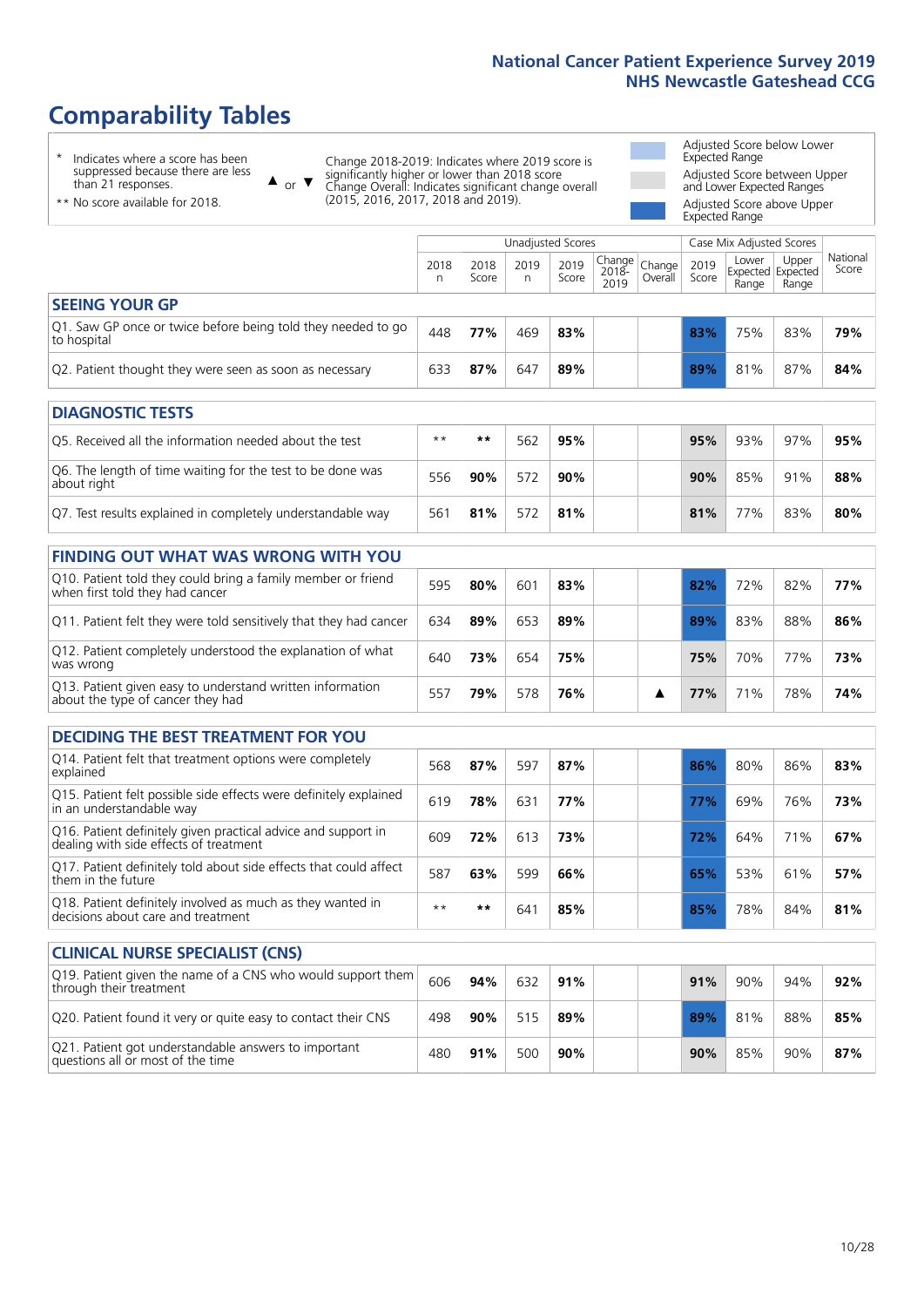# **Comparability Tables**

\* Indicates where a score has been suppressed because there are less than 21 responses.

\*\* No score available for 2018.

 $\triangle$  or  $\nabla$ 

Change 2018-2019: Indicates where 2019 score is significantly higher or lower than 2018 score Change Overall: Indicates significant change overall (2015, 2016, 2017, 2018 and 2019).

Adjusted Score below Lower Expected Range Adjusted Score between Upper and Lower Expected Ranges Adjusted Score above Upper Expected Range

|                                                                                                                   |              |               |            | <b>Unadjusted Scores</b> |                         |                   |               | Case Mix Adjusted Scores            |                |                   |
|-------------------------------------------------------------------------------------------------------------------|--------------|---------------|------------|--------------------------|-------------------------|-------------------|---------------|-------------------------------------|----------------|-------------------|
|                                                                                                                   | 2018<br>n    | 2018<br>Score | 2019<br>n. | 2019<br>Score            | Change<br>2018-<br>2019 | Change<br>Overall | 2019<br>Score | Lower<br>Expected Expected<br>Range | Upper<br>Range | National<br>Score |
| <b>SUPPORT FOR PEOPLE WITH CANCER</b>                                                                             |              |               |            |                          |                         |                   |               |                                     |                |                   |
| Q22. Hospital staff gave information about support or self-help<br>groups for people with cancer                  | 491          | 86%           | 524        | 90%                      |                         | ▲                 | 90%           | 85%                                 | 91%            | 88%               |
| Q23. Hospital staff discussed or gave information about the<br>impact cancer could have on day to day activities  | 430          | 85%           | 455        | 86%                      |                         |                   | 86%           | 81%                                 | 87%            | 84%               |
| Q24. Hospital staff gave information on getting financial help or<br>possible benefits                            | 366          | 60%           | 393        | 67%                      |                         | ▲                 | 67%           | 58%                                 | 68%            | 63%               |
| Q25. Hospital staff told patient they could get free prescriptions                                                | 271          | 79%           | 292        | 83%                      |                         |                   | 82%           | 78%                                 | 86%            | 82%               |
| <b>OPERATIONS</b>                                                                                                 |              |               |            |                          |                         |                   |               |                                     |                |                   |
| Q27. Beforehand, patient had all the information needed about<br>the operation                                    | 351          | 97%           | 353        | 98%                      |                         |                   | 98%           | 94%                                 | 98%            | 96%               |
| Q28. Afterwards, staff completely explained how operation had<br>gone in understandable way                       | 354          | 80%           | 354        | 78%                      |                         |                   | 78%           | 75%                                 | 83%            | 79%               |
| <b>HOSPITAL CARE AS AN INPATIENT</b>                                                                              |              |               |            |                          |                         |                   |               |                                     |                |                   |
| Q30. Hospital staff didn't talk in front of patient as if patient<br>wasn't there                                 | $* *$        | **            | 337        | 86%                      |                         |                   | 87%           | 80%                                 | 88%            | 84%               |
| Q31. Patient had confidence and trust in all doctors treating<br>them                                             | $* *$        | **            | 338        | 87%                      |                         |                   | 87%           | 80%                                 | 88%            | 84%               |
| Q32. Patient's family or someone close definitely felt able to talk<br>to a doctor                                | $* *$        | **            | 298        | 78%                      |                         |                   | 77%           | 67%                                 | 77%            | 72%               |
| Q33. Patient had confidence and trust in all the ward nurses<br>treating them                                     | $\star\star$ | **            | 338        | 82%                      |                         |                   | 81%           | 69%                                 | 79%            | 74%               |
| Q34. Patient thought there were always or nearly always<br>enough nurses on duty to care for them                 | $* *$        | $***$         | 337        | 65%                      |                         |                   | 65%           | 59%                                 | 70%            | 64%               |
| Q35. All hospital staff asked patient what name they prefer to<br>be called by                                    | $**$         | **            | 332        | 78%                      |                         |                   | 76%           | 63%                                 | 79%            | 71%               |
| Q36. Patient always given enough privacy when discussing<br>condition or treatment                                | $* *$        | $***$         | 339        | 86%                      |                         |                   | 86%           | 81%                                 | 88%            | 85%               |
| Q37. Patient definitely found hospital staff to discuss worries or<br>fears during their inpatient visit          | $**$         | **            | 259        | 59%                      |                         |                   | 59%           | 46%                                 | 58%            | 52%               |
| Q38. Hospital staff definitely did everything they could to help<br>control pain                                  | $* *$        | **            | 309        | 85%                      |                         |                   | 86%           | 79%                                 | 87%            | 83%               |
| Q39. Patient always felt they were treated with respect and<br>dignity while in hospital                          | $\star\star$ | **            | 339        | 92%                      |                         |                   | 92%           | 84%                                 | 91%            | 88%               |
| Q40. Patient given clear written information about what should<br>or should not do after leaving hospital         | $**$         | $***$         | 320        | 88%                      |                         |                   | 88%           | 82%                                 | 90%            | 86%               |
| Q41. Hospital staff told patient who to contact if worried about<br>condition or treatment after leaving hospital | $* *$        | **            | 327        | 95%                      |                         |                   | 95%           | 92%                                 | 97%            | 94%               |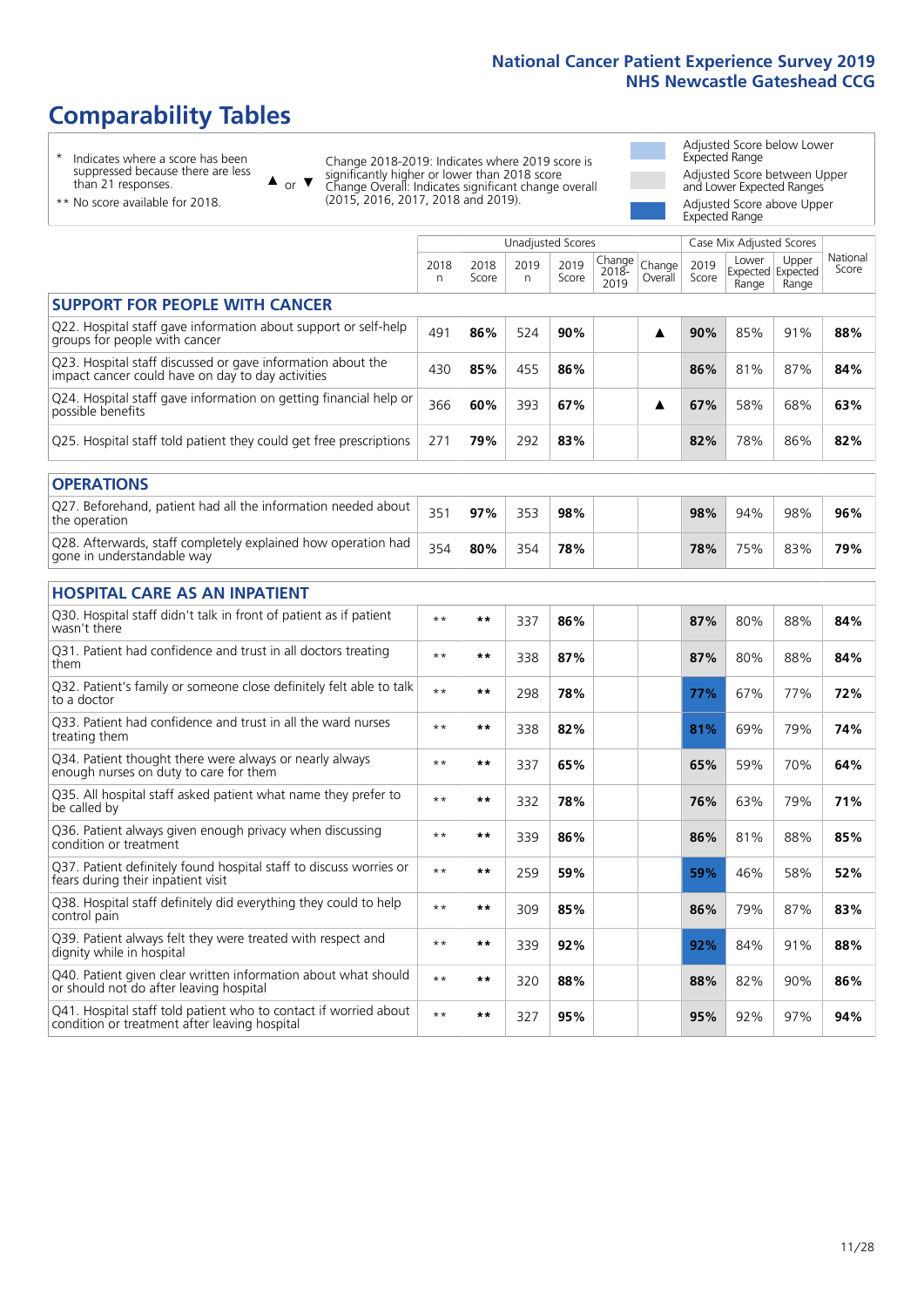# **Comparability Tables**

\* Indicates where a score has been suppressed because there are less than 21 responses.

\*\* No score available for 2018.

 $\triangle$  or  $\nabla$ 

Change 2018-2019: Indicates where 2019 score is significantly higher or lower than 2018 score Change Overall: Indicates significant change overall (2015, 2016, 2017, 2018 and 2019).

Adjusted Score below Lower Expected Range Adjusted Score between Upper and Lower Expected Ranges Adjusted Score above Upper Expected Range

|                                                                                                                       |           |               | <b>Unadjusted Scores</b> |               |                         |                   |               | Case Mix Adjusted Scores |                                     |                   |
|-----------------------------------------------------------------------------------------------------------------------|-----------|---------------|--------------------------|---------------|-------------------------|-------------------|---------------|--------------------------|-------------------------------------|-------------------|
|                                                                                                                       | 2018<br>n | 2018<br>Score | 2019<br>$\mathsf{n}$     | 2019<br>Score | Change<br>2018-<br>2019 | Change<br>Overall | 2019<br>Score | Lower<br>Range           | Upper<br>Expected Expected<br>Range | National<br>Score |
| <b>HOSPITAL CARE AS A DAY PATIENT / OUTPATIENT</b>                                                                    |           |               |                          |               |                         |                   |               |                          |                                     |                   |
| Q43. Patient definitely found hospital staff to discuss worries or<br>fears during their outpatient or day case visit | 476       | 76%           | 495                      | 75%           |                         |                   | 75%           | 66%                      | 74%                                 | 71%               |
| Q44. Cancer doctor had the right documents at patient's last<br>outpatient appointment                                | 576       | 98%           | 585                      | 97%           |                         |                   | 97%           | 94%                      | 97%                                 | 96%               |
| Q46. Beforehand patient completely had all information needed<br>about radiotherapy treatment                         | 155       | 88%           | 208                      | 85%           |                         |                   | 85%           | 82%                      | 91%                                 | 86%               |
| Q47. Patient completely given understandable information<br>about whether radiotherapy was working                    | 130       | 61%           | 188                      | 59%           |                         |                   | 59%           | 53%                      | 67%                                 | 60%               |
| Q49. Beforehand patient completely had all information needed<br>about chemotherapy treatment                         | 359       | 87%           | 350                      | 89%           |                         |                   | 89%           | 81%                      | 88%                                 | 84%               |
| Q50. Patient given enough information about whether<br>chemotherapy was working in a completely understandable way    | 327       | 74%           | 321                      | 70%           |                         |                   | 71%           | 62%                      | 73%                                 | 68%               |
| <b>HOME CARE AND SUPPORT</b>                                                                                          |           |               |                          |               |                         |                   |               |                          |                                     |                   |
| Q51. Hospital staff definitely gave family or someone close all<br>the information needed to help care at home        | 505       | 65%           | 540                      | 67%           |                         | ▲                 | 67%           | 56%                      | 64%                                 | 60%               |
| Q52. Patient definitely given enough support from health or<br>social services during treatment                       | 351       | 62%           | 332                      | 65%           |                         |                   | 65%           | 45%                      | 59%                                 | 52%               |
| Q53. Patient definitely given enough support from health or<br>social services after treatment                        | 213       | 59%           | 216                      | 59%           |                         |                   | 58%           | 38%                      | 52%                                 | 45%               |
| <b>CARE FROM YOUR GENERAL PRACTICE</b>                                                                                |           |               |                          |               |                         |                   |               |                          |                                     |                   |
| Q54. GP given enough information about patient's condition<br>and treatment                                           | 555       | 97%           | 564                      | 97%           |                         |                   | 97%           | 93%                      | 97%                                 | 95%               |
| Q55. General practice staff definitely did everything they could<br>to support patient during treatment               | 458       | 59%           | 436                      | 63%           |                         |                   | 63%           | 53%                      | 63%                                 | 58%               |
|                                                                                                                       |           |               |                          |               |                         |                   |               |                          |                                     |                   |
| <b>YOUR OVERALL NHS CARE</b>                                                                                          |           |               |                          |               |                         |                   |               |                          |                                     |                   |
| Q56. Different people treating and caring for patient always<br>work well together to give best possible care         | $* *$     | **            | 629                      | 82%           |                         |                   | 82%           | 69%                      | 76%                                 | 73%               |
| Q57. Patient given a care plan                                                                                        | 457       | 38%           | 499                      | 38%           |                         |                   | 37%           | 33%                      | 42%                                 | 38%               |
| Q58. Overall the administration of care was good or very good                                                         | 637       | 91%           | 648                      | 92%           |                         |                   | 92%           | 86%                      | 91%                                 | 89%               |
| Q59. Patient felt length of time for attending clinics and<br>appointments for cancer was about right                 | 626       | 72%           | 643                      | 71%           |                         |                   | 70%           | 63%                      | 75%                                 | 69%               |
| Q60. Someone discussed with patient whether they would like<br>to take part in cancer research                        | 594       | 28%           | 607                      | 29%           |                         | ▲                 | 29%           | 22%                      | 38%                                 | 30%               |
| Q61. Patient's average rating of care scored from very poor to<br>very good                                           | 621       | 9.0           | 640                      | 9.1           |                         | ▲                 | 9.1           | 8.7                      | 8.9                                 | 8.8               |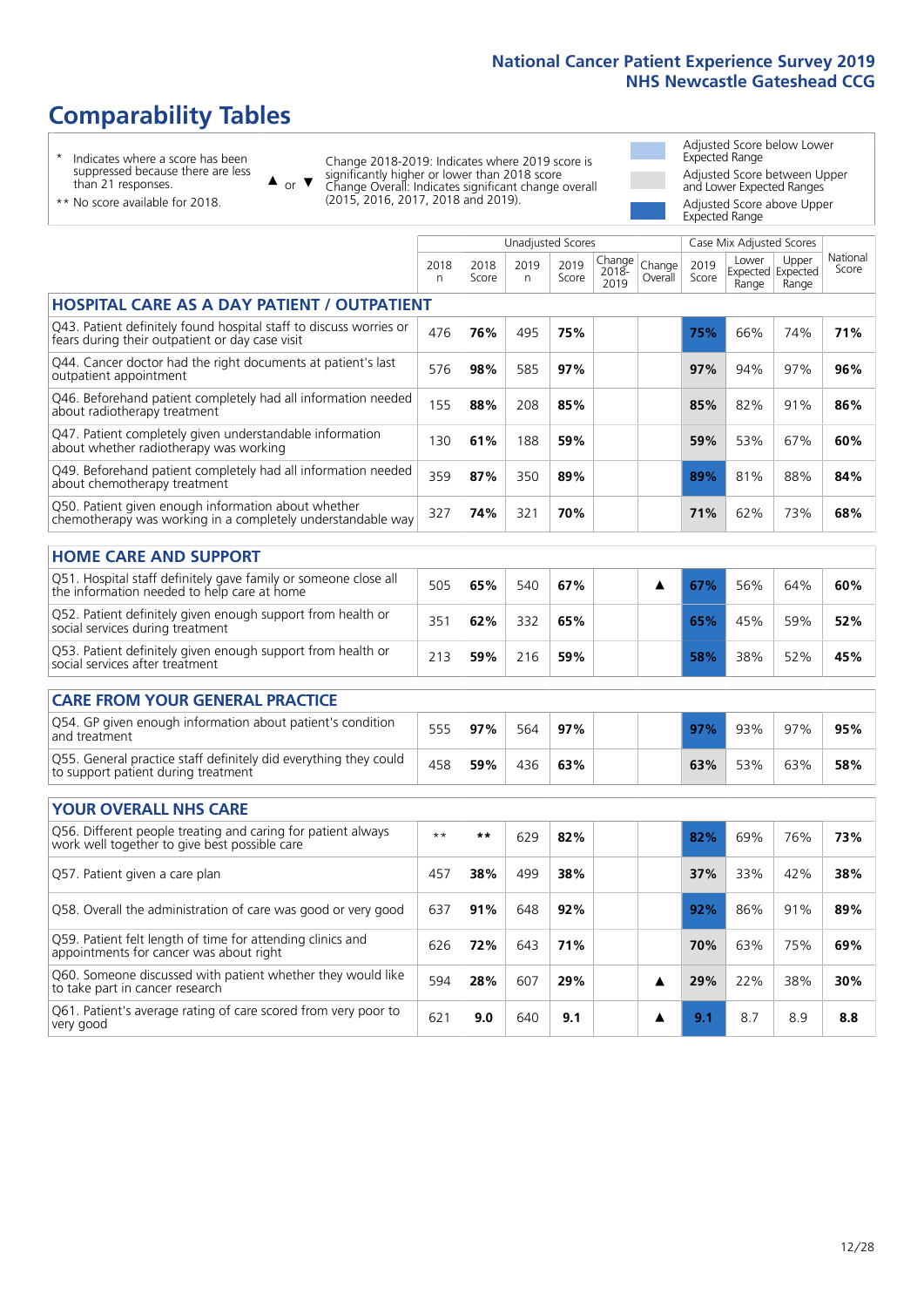- \* Indicates where a score has been suppressed because there are less than 21 responses.
- n.a. Indicates that there were no respondents for that tumour group.

| <b>SEEING YOUR GP</b>                           |              |               |               |                                     |                   |                |                  |      | <b>Tumour Group</b> |         |      |                 |                                                 |       |                |
|-------------------------------------------------|--------------|---------------|---------------|-------------------------------------|-------------------|----------------|------------------|------|---------------------|---------|------|-----------------|-------------------------------------------------|-------|----------------|
|                                                 |              | Brain.<br>CNS | <b>Breast</b> | Colorectal<br>LGT                   | ত<br>Gynaecologic | Haematological | Head and<br>Neck | Lung | Prostate            | Sarcoma | Skin | Upper<br>Gastro | $\sigma$<br>Jrologica                           | Other | All<br>Cancers |
| Q1. Saw GP once or twice before being told they | <b>CCG</b>   | $\star$       |               | 94% 78%                             |                   |                | 71% 78% 79% 84%  |      |                     | $\star$ |      |                 | 83% 83% 85% 83%                                 |       |                |
| needed to go to hospital                        | National 59% |               |               | 94% 75% 77% 67% 79% 71% 82% 71% 90% |                   |                |                  |      |                     |         |      |                 | 74%   83%   74%   79%                           |       |                |
| Q2. Patient thought they were seen as soon as   | <b>CCG</b>   | $\star$       |               | 87% 87%                             | $\star$           |                | 86% 96% 95% 96%  |      |                     | $\star$ |      |                 | 84% 88% 86% 89%                                 |       |                |
| necessary                                       | National I   | 79%           |               |                                     |                   |                |                  |      |                     |         |      |                 | 89% 83% 81% 82% 81% 84% 86% 69% 85% 79% 85% 79% |       | 84%            |

#### **DIAGNOSTIC TESTS** Tumour Group

|                                                   |                                                                  | Brain   | <b>Breast</b> | Colorectal | ᅙ<br>Gynaecologic | Haematological | Head and<br>Neck | Lung | Prostate | Sarcoma                 | Skin | Upper<br>Gastro | rological                                               | Other | All<br>Cancers |
|---------------------------------------------------|------------------------------------------------------------------|---------|---------------|------------|-------------------|----------------|------------------|------|----------|-------------------------|------|-----------------|---------------------------------------------------------|-------|----------------|
| O5. Received all the information needed about     | <b>CCG</b>                                                       | $\star$ |               | 93% 96%    |                   |                | 96% 100% 98% 96% |      |          | $\ast$                  |      |                 | 100% 96% 95% 95%                                        |       |                |
| the test                                          | National                                                         | 93%     |               | 95% 95%    |                   |                |                  |      |          | 93% 95% 93% 95% 95% 93% | 96%  |                 | 95% 95% 95% 95%                                         |       |                |
| Q6. The length of time waiting for the test to be | <b>CCG</b>                                                       | $\star$ |               | 91% 91%    | $\star$           |                | 94% 96% 95% 87%  |      |          |                         |      |                 | 94% 84% 89% 90%                                         |       |                |
| done was about right                              | <b>National</b>                                                  |         |               |            |                   |                |                  |      |          |                         |      |                 | 84% 91% 88% 86% 89% 88% 87% 87% 81% 87% 84% 87% 86% 88% |       |                |
| Q7. Test results explained in completely          | <b>CCG</b>                                                       | $\star$ |               | 78% 79%    | $\star$           |                | 93% 87% 83% 85%  |      |          | $\star$                 |      |                 | 83% 72% 79% 81%                                         |       |                |
| understandable way                                | National 71% 83% 82% 77% 77% 79% 80% 80% 78% 84% 75% 80% 76% 80% |         |               |            |                   |                |                  |      |          |                         |      |                 |                                                         |       |                |

| <b>FINDING OUT WHAT WAS WRONG WITH YOU</b>        |          |         |               |                       |                |                   |                  |                 | <b>Tumour Group</b> |         |         |                 |            |             |                |
|---------------------------------------------------|----------|---------|---------------|-----------------------|----------------|-------------------|------------------|-----------------|---------------------|---------|---------|-----------------|------------|-------------|----------------|
|                                                   |          | Brain   | <b>Breast</b> | olorectal<br>LGT<br>Û | Gynaecological | aematologica<br>ェ | Head and<br>Neck | Lung            | Prostate            | Sarcoma | Skin    | Upper<br>Gastro | Urological | Other       | All<br>Cancers |
| Q10. Patient told they could bring a family       | CCG      | $\star$ | 85% 84%       |                       | $\star$        | 74%               | 80%              | 92% 85%         |                     | $\ast$  | $\ast$  |                 | 84% 84%    | 80%         | 83%            |
| member or friend when first told they had cancer  | National | 85%     | 82%           | 82%                   | 71%            | 71%               | 71%              | 77%             | 79%                 | 73%     | 69%     | 76%             | 73%        | 75%         | 77%            |
| Q11. Patient felt they were told sensitively that | CCG      | $\star$ | 91% 88%       |                       |                |                   |                  | 95% 88% 89% 86% |                     | $\ast$  | $\star$ | 92%             | 87%        | 86% 89%     |                |
| they had cancer                                   | National | 79%     |               | 89% 87% 82%           |                |                   |                  | 84% 87% 83% 86% |                     | 84%     | 89%     |                 |            | 81% 84% 83% | 86%            |
| Q12. Patient completely understood the            | CCG      | $\star$ |               | 68% 82%               |                |                   |                  | 76% 81% 78% 85% |                     | $\ast$  | $\star$ | 75%             |            | 73% 73% 75% |                |
| explanation of what was wrong                     | National | 66%     | 77%           | 79%                   | 73%            |                   |                  | 60% 78% 76%     | 79%                 | 67%     | 80%     | 70%             | 77%        | 70%         | 73%            |
| Q13. Patient given easy to understand written     | CCG      | $\star$ | 77%           | 72%                   |                |                   |                  | 85% 78% 75% 86% |                     | $\star$ | $\star$ | 63%             | 73%        | 76%         | 76%            |
| information about the type of cancer they had     | National | $66\%$  | 78%           | 73%                   | 71%            | 76%               |                  | 69%   67%   83% |                     |         | 67% 84% | 67%             | 74%        | 65%         | 74%            |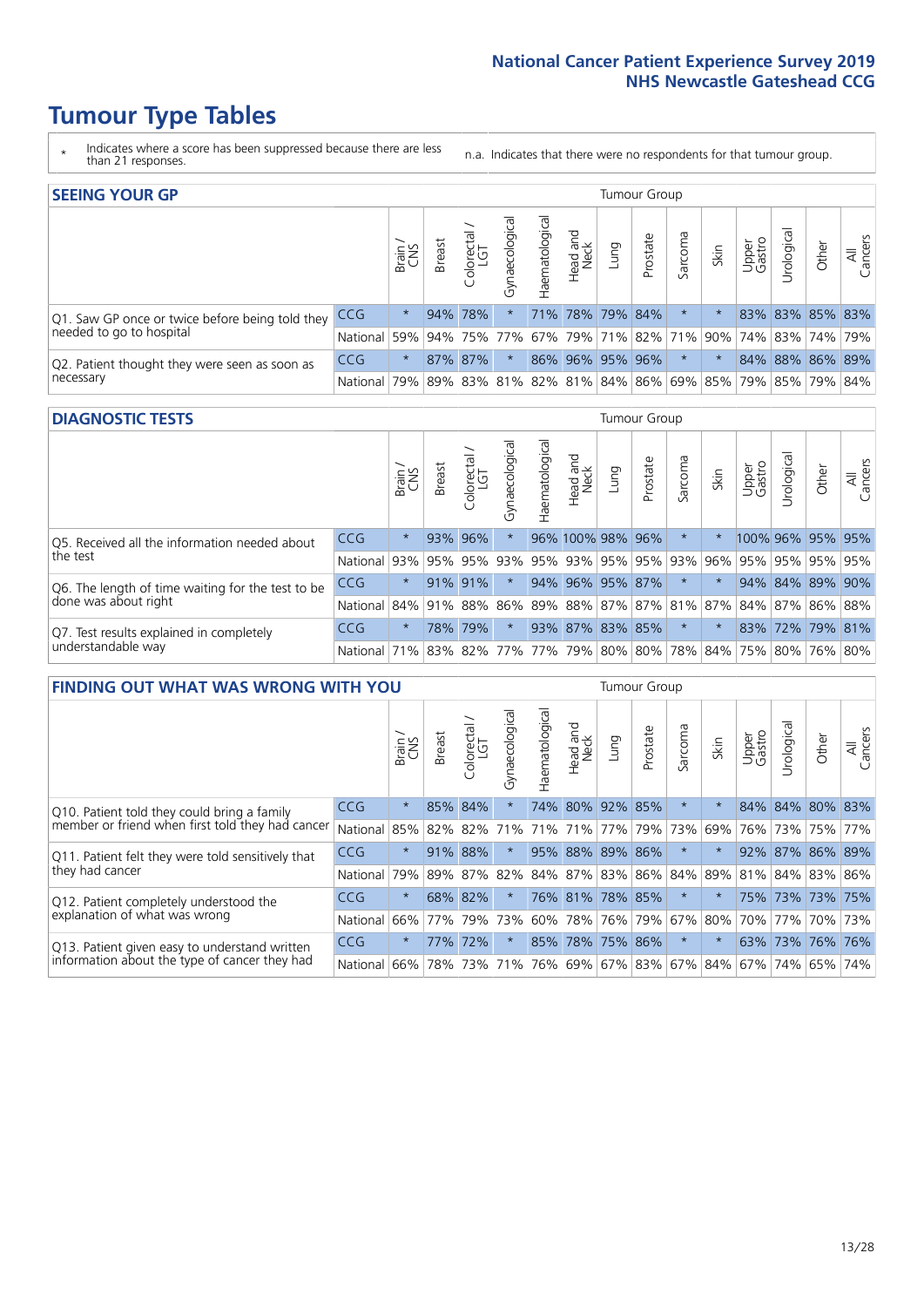\* Indicates where a score has been suppressed because there are less than 21 responses.

n.a. Indicates that there were no respondents for that tumour group.

| <b>DECIDING THE BEST TREATMENT FOR YOU</b>         |            |         |               |                            |                |                |                        |                     | <b>Tumour Group</b> |                                     |         |                 |            |                 |                |
|----------------------------------------------------|------------|---------|---------------|----------------------------|----------------|----------------|------------------------|---------------------|---------------------|-------------------------------------|---------|-----------------|------------|-----------------|----------------|
|                                                    |            | Brain   | <b>Breast</b> | olorectal<br>LGT<br>$\cup$ | Gynaecological | Haematological | ad and<br>Neck<br>Head | Lung                | Prostate            | Sarcoma                             | Skin    | Upper<br>Gastro | Jrological | Other           | All<br>Cancers |
| Q14. Patient felt that treatment options were      | <b>CCG</b> | $\star$ | 87%           | 94%                        | $\star$        |                |                        | 91% 88% 85% 84%     |                     | $\star$                             |         |                 |            | 76% 80% 84% 87% |                |
| completely explained                               | National   | 85%     | 85%           | 85%                        | 85%            |                |                        | 82% 87% 84% 83% 83% |                     |                                     | 89%     | 81%             |            | 83% 79% 83%     |                |
| Q15. Patient felt possible side effects were       | <b>CCG</b> | $\star$ | 78%           | 86%                        | $\star$        |                | 84% 69%                |                     | 78% 76%             | $^\star$                            |         |                 |            | 72% 67% 73% 77% |                |
| definitely explained in an understandable way      | National   | 69%     | 74%           | 76%                        | 75%            | 69%            | 73%                    |                     | 74% 73%             | 73%                                 | 77%     | 72%             | 71%        | 70% 73%         |                |
| Q16. Patient definitely given practical advice and | CCG        | $\star$ |               | 73% 73%                    | $\star$        |                |                        | 82% 73% 72% 63%     |                     | $\ast$                              | $\star$ | 82%             |            | 66% 70% 73%     |                |
| support in dealing with side effects of treatment  | National   | 63%     | 70%           | 70%                        | 69%            |                | 65% 70%                |                     | 69% 65%             | 66%                                 | 71%     |                 |            | 66% 63% 64% 67% |                |
| Q17. Patient definitely told about side effects    | CCG        | $\star$ | 63%           | 70%                        | $\star$        |                |                        | 70% 60% 66% 70%     |                     | $\ast$                              | $\star$ |                 |            | 68% 61% 59% 66% |                |
| that could affect them in the future               | National   | 62%     | 57%           | 59%                        | 56%            | 51%            |                        | 64% 56% 66%         |                     | 54%                                 | 66%     | 53%             |            | 56% 52%         | 57%            |
| Q18. Patient definitely involved as much as they   | <b>CCG</b> | $\star$ | 83% 92%       |                            | $\star$        |                |                        | 81% 88% 88% 85%     |                     | $\star$                             | $\star$ |                 |            | 78% 80% 89% 85% |                |
| wanted in decisions about care and treatment       | National   | 79%     |               |                            |                |                |                        |                     |                     | 81% 83% 81% 80% 81% 81% 84% 81% 87% |         | 79%             |            | 79% 78% 81%     |                |

#### **CLINICAL NURSE SPECIALIST (CNS)** Tumour Group

|                                             |          | Brain   | <b>Breast</b> | olorectal.<br>LGT<br>$\cup$ | aecological<br>Ğ | ᠊ᢛ<br>Ü<br>aematologi | Head and<br>Neck        | Lung | Prostate | Sarcoma | Skin    | Upper<br>Gastro     | ᅙ<br>rologica | Other            | All<br>Cancers                                          |
|---------------------------------------------|----------|---------|---------------|-----------------------------|------------------|-----------------------|-------------------------|------|----------|---------|---------|---------------------|---------------|------------------|---------------------------------------------------------|
| Q19. Patient given the name of a CNS who    | CCG      | $\star$ |               | 97% 93%                     |                  |                       | 93% 92% 97% 82%         |      |          | $\star$ |         |                     |               |                  | 97% 84% 87% 91%                                         |
| would support them through their treatment  | National | 95%     | 95% 92%       |                             | 95%              |                       | 92% 91% 94% 91% 91% 91% |      |          |         |         | 93%                 |               | 85% 89%          | 92%                                                     |
| Q20. Patient found it very or quite easy to | CCG      | $\star$ |               | $90\%$ 93%                  |                  |                       | 94% 86% 89% 86%         |      |          | $\star$ | $\star$ | 94%                 |               | 78% 91% 89%      |                                                         |
| contact their CNS                           | National |         |               |                             | 86% 84% 88% 85%  |                       | 87%   86%   86%   80%   |      |          |         |         | 86% 90% 85% 83% 83% |               |                  | 85%                                                     |
| Q21. Patient got understandable answers to  | CCG      | $\star$ |               | 87% 89%                     |                  |                       | 98% 95% 87% 86%         |      |          | $\star$ | $\star$ |                     |               | 100% 85% 88% 90% |                                                         |
| important questions all or most of the time | National |         |               |                             |                  |                       |                         |      |          |         |         |                     |               |                  | 82% 87% 89% 86% 89% 88% 86% 87% 87% 93% 86% 87% 86% 87% |

| <b>SUPPORT FOR PEOPLE WITH CANCER</b>                                                             |            |         |               |                        |                |                |                        |         | Tumour Group |          |         |                 |           |             |                |
|---------------------------------------------------------------------------------------------------|------------|---------|---------------|------------------------|----------------|----------------|------------------------|---------|--------------|----------|---------|-----------------|-----------|-------------|----------------|
|                                                                                                   |            | Brain   | <b>Breast</b> | olorectal.<br>LGT<br>Ũ | Gynaecological | Haematological | ad and<br>Neck<br>Head | Lung    | Prostate     | Sarcoma  | Skin    | Upper<br>Gastro | Jrologica | Other       | All<br>Cancers |
| Q22. Hospital staff gave information about<br>support or self-help groups for people with         | <b>CCG</b> | $\star$ | 88%           | 92%                    | $\star$        | 93%            | $\ast$                 | 89%     | 89%          | $^\star$ |         | 97%             | 82%       | 94%         | 90%            |
| cancer                                                                                            | National   | 92%     | 92%           | 88%                    | 87%            |                | 86% 88%                | 87% 91% |              | 86%      | 90%     | 88%             | 81%       | 83%         | 88%            |
| Q23. Hospital staff discussed or gave information<br>about the impact cancer could have on day to | CCG        | $\star$ | 81%           | 88%                    | $\star$        |                | 96% 90% 85% 81%        |         |              | $\star$  | $\star$ | 96%             |           | 76% 85% 86% |                |
| day activities                                                                                    | National   | 84%     | 86%           | 85%                    | 82%            | 84%            | 84%                    |         | 83% 88%      | 81%      | 86%     | 83%             |           | 78% 79%     | 84%            |
| Q24. Hospital staff gave information on getting                                                   | CCG        | $\star$ |               | 64% 68%                | $\star$        | 67%            | $\star$                |         | 76% 45%      | $\ast$   | $\star$ |                 |           | 92% 28% 74% | 67%            |
| financial help or possible benefits                                                               | National   | 78%     |               | 68% 61%                | 66%            |                | 61% 67%                |         | 72% 55%      | 64%      | 60%     | 64%             | 47%       | 59%         | 63%            |
| Q25. Hospital staff told patient they could get                                                   | <b>CCG</b> | $\star$ |               | 75% 93%                | $\star$        | 89%            | $\ast$                 | 93%     | $\star$      | $\star$  | $\star$ | $\star$         |           | 64% 78%     | 83%            |
| free prescriptions                                                                                | National   | 82%     | 81% 83%       |                        | 79%            |                | 87% 84% 86% 80%        |         |              |          | 78% 71% | 84%             |           | 73% 81% 82% |                |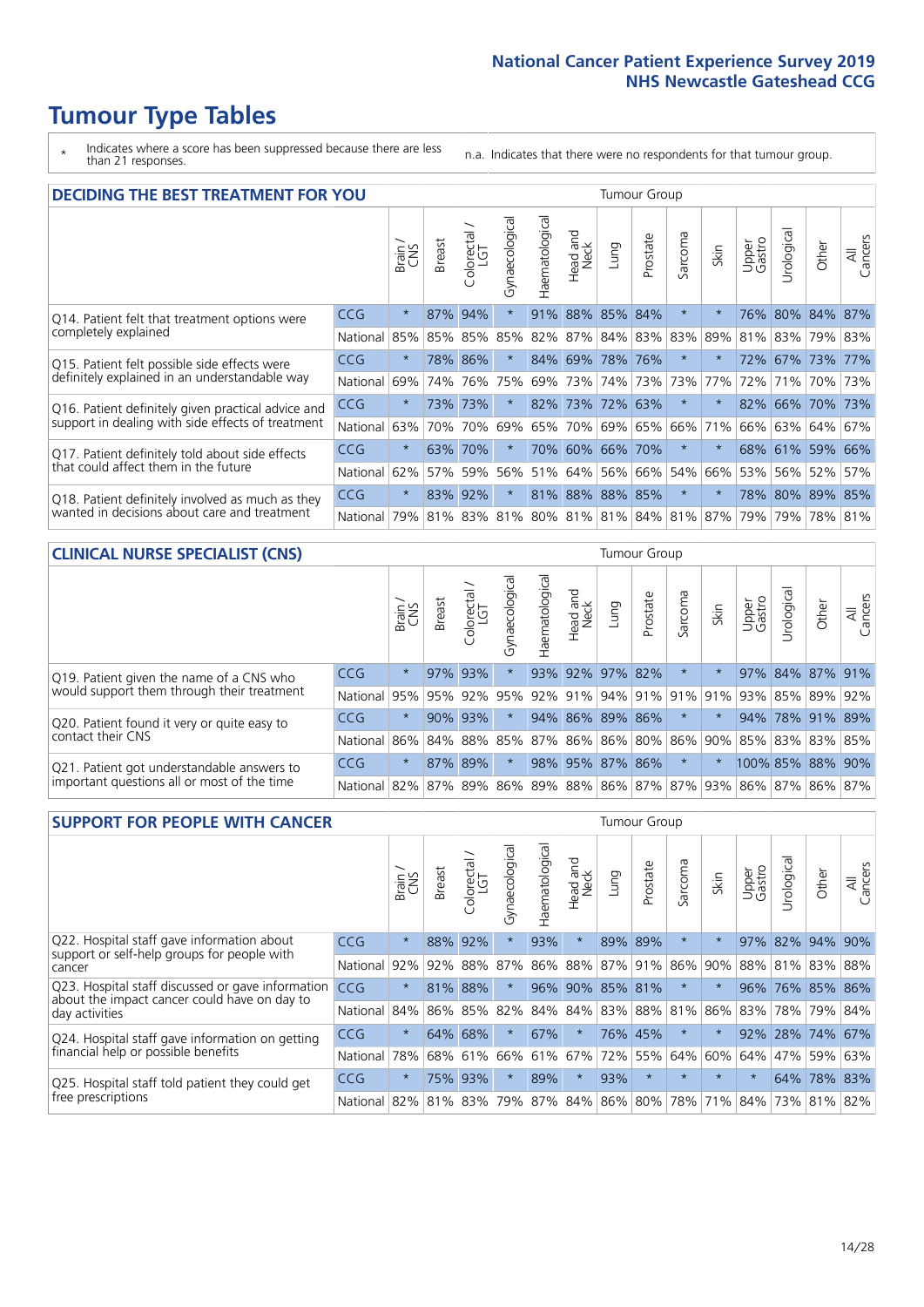- \* Indicates where a score has been suppressed because there are less than 21 responses.
- n.a. Indicates that there were no respondents for that tumour group.

| <b>OPERATIONS</b>                                |            |              |               |                   |                    |                |                         |             | Tumour Group |         |             |                 |            |             |                |
|--------------------------------------------------|------------|--------------|---------------|-------------------|--------------------|----------------|-------------------------|-------------|--------------|---------|-------------|-----------------|------------|-------------|----------------|
|                                                  |            | Brain<br>CNS | <b>Breast</b> | Colorectal<br>LGT | ᠊ᢛ<br>Gynaecologic | Haematological | Head and<br>Neck        | <b>Dung</b> | Prostate     | Sarcoma | Skin        | Upper<br>Gastro | Irological | Other       | All<br>Cancers |
| Q27. Beforehand, patient had all the information | CCG        | $\star$      |               | 99% 96%           | $\star$            |                | 100%                    | $\star$     | 95%          | $\star$ | $\star$     | $\star$         |            | 97% 97% 98% |                |
| needed about the operation                       | National   | 96%          | 97%           | 96%               | 96%                |                | 94% 96% 95% 97% 95% 96% |             |              |         |             | 96%             |            | 95% 95% 96% |                |
| Q28. Afterwards, staff completely explained how  | <b>CCG</b> | $\star$      |               | 81% 88%           | $\star$            | $\star$        | 81%                     | $^\star$    | 73%          |         | $\star$     | $\star$         |            | 66% 69%     | 78%            |
| operation had gone in understandable way         | National   | 76%          |               | 79% 83%           | 79%                |                | 78% 79%                 | 79%         |              |         | 78% 80% 82% | 79%             |            | 76% 77%     | 79%            |

#### **HOSPITAL CARE AS AN INPATIENT** Tumour Group

|                                                                                                   |                                                                  | Brain   | Breast   | $\overline{\phantom{0}}$<br>Colorectal /<br>LGT | Gynaecological | Haematological | Head and<br>Neck | Lung            | Prostate | Sarcoma | Skin    | Upper<br>Gastro | Urological   | Other            | All<br>Cancers |
|---------------------------------------------------------------------------------------------------|------------------------------------------------------------------|---------|----------|-------------------------------------------------|----------------|----------------|------------------|-----------------|----------|---------|---------|-----------------|--------------|------------------|----------------|
| Q30. Hospital staff didn't talk in front of patient<br>as if patient wasn't there                 | CCG                                                              | $\star$ | 85%      | 86%                                             | $\star$        | 88%            | $\star$          | 78%             | 95%      | $\star$ | $\star$ | 96%             |              | 75% 91% 86%      |                |
|                                                                                                   | National                                                         | 81%     | 86%      | 81%                                             | 83%            | 84%            | 83%              | 81%             | 88%      | 86%     | 86%     | 81%             | 83%          | 82%              | 84%            |
| Q31. Patient had confidence and trust in all<br>doctors treating them                             | CCG                                                              | $\star$ | 85% 95%  |                                                 | $\star$        | 88%            | $\star$          |                 | 78% 91%  | $\star$ | $\star$ |                 |              | 100% 84% 81% 87% |                |
|                                                                                                   | National                                                         | 82%     |          | 83% 85%                                         | 83%            |                |                  | 82% 87% 83% 89% |          | 86%     | 85%     |                 |              | 81% 85% 80% 84%  |                |
| Q32. Patient's family or someone close definitely<br>felt able to talk to a doctor                | CCG                                                              | $\star$ | 83%      | 69%                                             | $\star$        | 84%            | $\star$          | 75%             | $\star$  | $\star$ | $\star$ |                 |              | 95% 64% 83% 78%  |                |
|                                                                                                   | National                                                         | 67%     | 72%      | 73%                                             | 72%            | 74%            | 75%              | 74%             | 72%      | 71%     | 74%     |                 | 73% 71%      | 69%              | 72%            |
| Q33. Patient had confidence and trust in all the<br>ward nurses treating them                     | CCG                                                              | $\star$ | 74%      | 88%                                             | $\star$        | 94%            | $\star$          |                 | 81% 86%  | $\star$ | $\star$ |                 |              | 86% 72% 69% 82%  |                |
|                                                                                                   | National                                                         | 72%     | 73%      | 72%                                             | 71%            |                |                  | 77% 75% 77%     | 79%      | 74%     | 75%     |                 | 73% 77%      | 69% 74%          |                |
| Q34. Patient thought there were always or nearly<br>always enough nurses on duty to care for them | CCG                                                              | $\star$ | 48%      | 78%                                             | $\star$        | 75%            | $\star$          | 59%             | 73%      | $\star$ | $\star$ | 73%             | 44%          | 56% 65%          |                |
|                                                                                                   | National                                                         | 68%     | 64%      | 62%                                             | 63%            | 63%            | 65%              | 68%             | 72%      | 65%     | 70%     | 65%             | 66%          | 60% 64%          |                |
| Q35. All hospital staff asked patient what name                                                   | CCG                                                              | $\star$ | 60% 88%  |                                                 | $\star$        | 78%            | $\star$          |                 | 75% 76%  | $\star$ | $\star$ |                 |              | 83% 79% 66% 78%  |                |
| they prefer to be called by                                                                       | National                                                         | 68%     | 62%      | 74%                                             | 65%            | 72%            | 71%              | 76%             | 72%      | 74%     | 70%     | 78%             | 76%          | 69% 71%          |                |
| Q36. Patient always given enough privacy when                                                     | CCG                                                              | $\star$ | 96% 88%  |                                                 | $\star$        | 88%            | $\star$          | 72%             | 86%      | $\star$ | $\star$ | 96%             | 79%          | 78% 86%          |                |
| discussing condition or treatment                                                                 | National                                                         | 78%     | 84%      | 85%                                             | 81%            | 86% 87%        |                  | 84%             | 88%      | 84%     | 84%     | 84%             | 85%          | 82% 85%          |                |
| Q37. Patient definitely found hospital staff to                                                   | <b>CCG</b>                                                       | $\star$ | 65%      | 66%                                             | $\star$        | 64%            | $\star$          | 58%             | $\star$  | $\star$ | $\star$ | $\star$         |              | 38% 46%          | 59%            |
| discuss worries or fears during their inpatient visit                                             | National                                                         | 45%     |          | 51% 55%                                         | 51%            |                | 56% 52%          | 49%             | 53%      | 54%     |         | 51% 53%         | 49%          | 46% 52%          |                |
| Q38. Hospital staff definitely did everything they                                                | CCG                                                              | $\star$ | 88% 91%  |                                                 | $\star$        | 88%            | $\star$          | 88%             | 86%      | $\star$ | $\star$ | $\star$         |              | 71% 86% 85%      |                |
| could to help control pain                                                                        | National                                                         | 85%     | 83%      | 84%                                             | 82%            | 82% 80%        |                  | 84%             | 85%      | 83%     | 85%     | 82%             |              | 81% 82% 83%      |                |
| Q39. Patient always felt they were treated with                                                   | CCG                                                              | $\star$ | 93% 93%  |                                                 | $\star$        | 97%            | $\star$          | 81%             | 95%      | $\star$ |         |                 | 100% 88% 88% |                  | 92%            |
| respect and dignity while in hospital                                                             | National                                                         | 85%     | 87%      | 87%                                             | 85%            | 89%            | 87%              | 88%             | 91%      | 89%     | 89%     |                 | 88% 90%      | 86%              | 88%            |
| Q40. Patient given clear written information<br>about what should or should not do after leaving  | CCG                                                              | $\star$ | 88% 95%  |                                                 | $\star$        | 86%            | $\star$          |                 | 77% 95%  | $\star$ |         |                 |              | 100% 81% 75% 88% |                |
| hospital                                                                                          | National 80%                                                     |         | 89%      | 86%                                             | 86%            | 83%            | 87%              | 82%             | 91%      | 85%     | 90%     |                 |              | 82% 87% 83% 86%  |                |
| Q41. Hospital staff told patient who to contact<br>if worried about condition or treatment after  | CCG                                                              | $\star$ | 100% 97% |                                                 | $\star$        | 97%            | $\star$          |                 | 83% 90%  | $\star$ | $\star$ |                 |              | 100% 94% 91% 95% |                |
| leaving hospital                                                                                  | National 94% 95% 95% 93% 96% 93% 92% 96% 94% 95% 92% 92% 93% 94% |         |          |                                                 |                |                |                  |                 |          |         |         |                 |              |                  |                |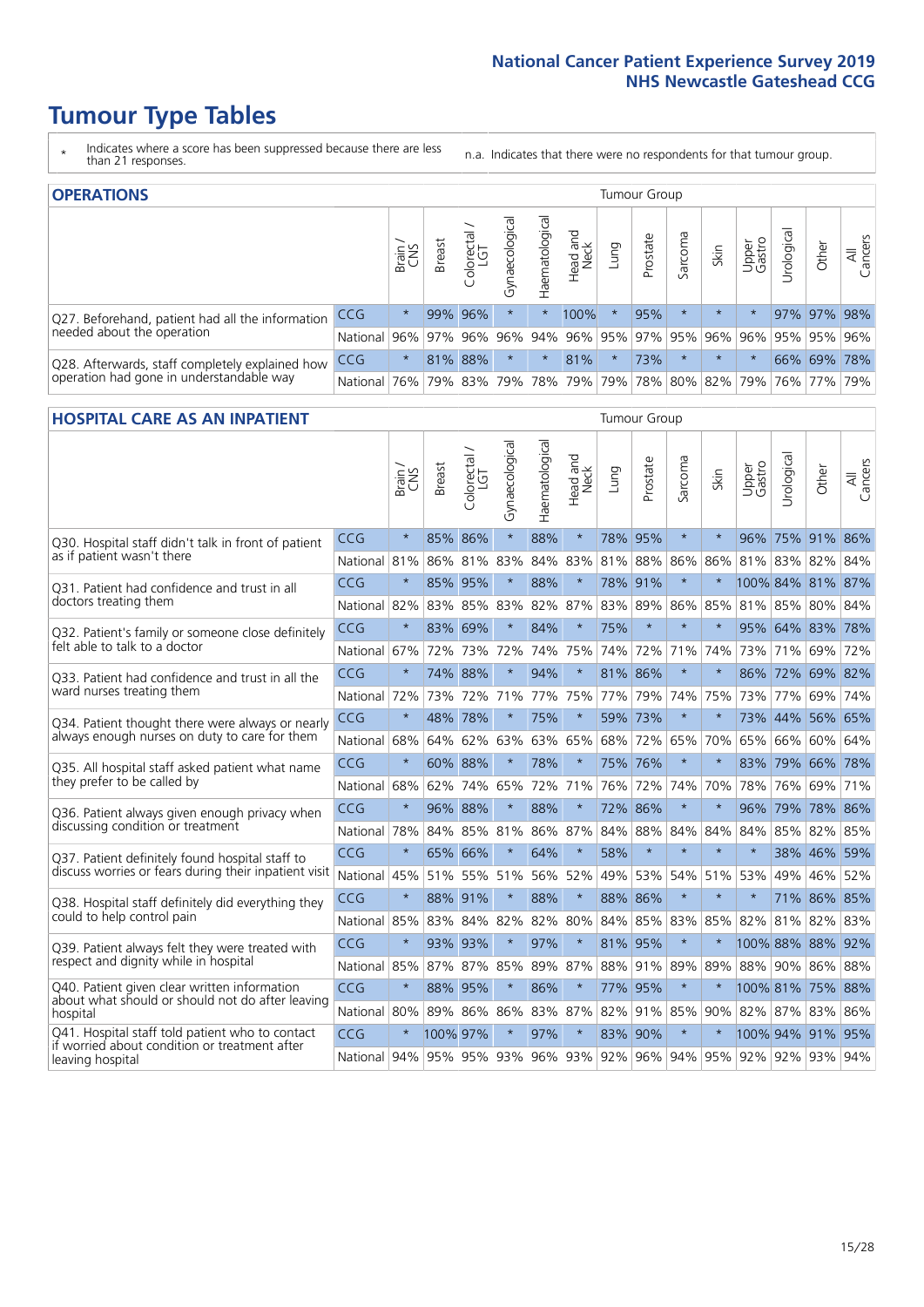- \* Indicates where a score has been suppressed because there are less than 21 responses.
- n.a. Indicates that there were no respondents for that tumour group.

| <b>HOSPITAL CARE AS A DAY PATIENT / OUTPATIENT</b>                                                                    |          |         |               |                          |                |                |                         |         |          | <b>Tumour Group</b> |         |                 |            |         |                |  |  |  |  |
|-----------------------------------------------------------------------------------------------------------------------|----------|---------|---------------|--------------------------|----------------|----------------|-------------------------|---------|----------|---------------------|---------|-----------------|------------|---------|----------------|--|--|--|--|
|                                                                                                                       |          | Brain   | <b>Breast</b> | colorectal /<br>LGT<br>Ü | Gynaecological | Haematological | ead and<br>Neck<br>Head | Lung    | Prostate | Sarcoma             | Skin    | Upper<br>Gastro | Urological | Other   | All<br>Cancers |  |  |  |  |
| Q43. Patient definitely found hospital staff to                                                                       | CCG      | $\star$ | 76%           | 83%                      | $\star$        | 79%            | 76%                     | 71%     | 82%      | $\ast$              |         | 79%             | 62%        | 69%     | 75%            |  |  |  |  |
| discuss worries or fears during their outpatient or<br>day case visit                                                 | National | 66%     | 68%           | 73%                      | 70%            | 73%            | 72%                     | 70%     | 74%      | 72%                 | 72%     | 71%             | 67%        | 68%     | 71%            |  |  |  |  |
| Q44. Cancer doctor had the right documents at<br>patient's last outpatient appointment                                | CCG      | $\star$ | 97%           | 97%                      |                |                | 99% 100% 93%            |         | 98%      | $\star$             |         | 94%             | 98%        | 95%     | 97%            |  |  |  |  |
|                                                                                                                       | National | 94%     | 96%           | 96%                      | 96%            | 97%            |                         | 96% 96% | 96%      | 96%                 | 96%     | 94%             | 96%        | 95%     | 96%            |  |  |  |  |
| Q46. Beforehand patient completely had                                                                                | CCG      | $\star$ | 77%           | $\star$                  | $\star$        | $\star$        | $\star$                 | 87%     | $\star$  | $\star$             |         | $\star$         | $\star$    | $\ast$  | 85%            |  |  |  |  |
| all information needed about radiotherapy<br>treatment                                                                | National | 91%     | 88%           | 83%                      | 88%            | 84%            | 86%                     | 86%     | 88%      | 88%                 | 84%     | 86%             | 83%        | 84%     | 86%            |  |  |  |  |
| Q47. Patient completely given understandable                                                                          | CCG      | $\star$ | 50%           | 76%                      | $\star$        |                | $\star$                 | 60%     | $\star$  | $\star$             | n.a.    | $\star$         | $\star$    | $\star$ | 59%            |  |  |  |  |
| information about whether radiotherapy was<br>working                                                                 | National | 56%     | 60%           | 57%                      | 61%            | 62%            | 63%                     | 59%     | 60%      | 67%                 | 57%     | 52%             | 59%        | 59%     | 60%            |  |  |  |  |
| Q49. Beforehand patient completely had all                                                                            | CCG      | $\star$ | 89%           | 93%                      |                | 92%            | $\star$                 | 84%     | $\star$  | $\star$             |         | 83%             | 85%        | 89%     | 89%            |  |  |  |  |
| information needed about chemotherapy<br>treatment                                                                    | National | 80%     | 82%           | 86%                      | 87%            | 85%            | 79%                     | 84%     | 86%      | 86%                 | 90%     | 84%             |            | 85% 85% | 84%            |  |  |  |  |
| Q50. Patient given enough information about<br>whether chemotherapy was working in a<br>completely understandable way | CCG      | $\star$ | 64%           | 67%                      | $\star$        | 81%            | $\star$                 | 75%     | $\star$  | $\star$             | $\star$ | 71%             | 70%        | 64%     | 70%            |  |  |  |  |
|                                                                                                                       | National | 54%     | 62%           | 64%                      | 68%            | 75%            | 57%                     | 67%     | 66%      | 71%                 | 79%     | 61%             | 68%        | 69%     | 68%            |  |  |  |  |
|                                                                                                                       |          |         |               |                          |                |                |                         |         |          |                     |         |                 |            |         |                |  |  |  |  |

#### **HOME CARE AND SUPPORT** Tumour Group

|                                                                                                                   |            | Brain<br>CNS | <b>Breast</b> | Colorectal | $\sigma$<br>Gynaecologic | Haematological | ad and<br>Neck<br>$\frac{1}{\sqrt{2}}$<br>Head | Lung   | Prostate | Sarcoma | Skin        | Upper<br>Gastro | Urological | Other       | All<br>Cancers |
|-------------------------------------------------------------------------------------------------------------------|------------|--------------|---------------|------------|--------------------------|----------------|------------------------------------------------|--------|----------|---------|-------------|-----------------|------------|-------------|----------------|
| Q51. Hospital staff definitely gave family or<br>someone close all the information needed to<br>help care at home | <b>CCG</b> | $\star$      | 61%           | 75%        | $\star$                  |                | 75% 83% 68% 66%                                |        |          | $\ast$  |             | 74%             |            | 52% 62%     | 67%            |
|                                                                                                                   | National   | 58%          | 58%           | 63%        | 57%                      | 62%            | 67%                                            |        | 59% 61%  | 62% 65% |             | 60%             | 59%        | 55%         | 60%            |
| Q52. Patient definitely given enough support<br>from health or social services during treatment                   | <b>CCG</b> | $\star$      |               | 58% 81%    | $\star$                  | 74%            | $\star$                                        |        | 66% 61%  | $\star$ | $\star$     | $\star$         |            | 37% 67% 65% |                |
|                                                                                                                   | National   | 42%          | 52%           | 60%        |                          |                | 45%   51%   59%                                | $50\%$ |          |         | 48% 53% 57% | 54%             | 48% 51%    |             | 52%            |
| Q53. Patient definitely given enough support<br>from health or social services after treatment                    | <b>CCG</b> | $\star$      |               | 58% 68%    | $\star$                  | 55%            | $\star$                                        | 57%    | $\star$  | $\star$ | $\star$     | $\star$         | 26%        | $\star$     | 59%            |
|                                                                                                                   | National   | 39%          |               | 41% 53%    | 39%                      | $ 43\% $       | 56%                                            | 40%    | 46%      |         | 48% 59%     | 47%             | 44%        | 44%         | 45%            |

| <b>CARE FROM YOUR GENERAL PRACTICE</b>                                                                     |              |         |               |                        |               |                | <b>Tumour Group</b> |      |          |         |         |                                                           |                       |       |                |
|------------------------------------------------------------------------------------------------------------|--------------|---------|---------------|------------------------|---------------|----------------|---------------------|------|----------|---------|---------|-----------------------------------------------------------|-----------------------|-------|----------------|
|                                                                                                            |              | Brain,  | <b>Breast</b> | ╮<br>Colorectal<br>LGT | Gynaecologica | Haematological | Head and<br>Neck    | Lung | Prostate | Sarcoma | Skin    | Upper<br>Gastro                                           | $\sigma$<br>Urologica | Other | All<br>Cancers |
| Q54. GP given enough information about<br>patient's condition and treatment                                | CCG          | $\star$ | 100% 95%      |                        |               |                | 100% 96% 98% 96%    |      |          | $\star$ |         |                                                           | 100% 95% 96% 97%      |       |                |
|                                                                                                            | National 91% |         |               |                        | 96% 95% 95%   |                |                     |      |          |         |         | 96% 94% 94% 96% 94% 96% 93% 95% 94% 95%                   |                       |       |                |
| Q55. General practice staff definitely did<br>everything they could to support patient during<br>treatment | <b>CCG</b>   | $\star$ |               | 55% 71%                |               | 74%            | $\star$             |      | 58% 74%  | $\star$ | $\star$ |                                                           | 72% 55% 51% 63%       |       |                |
|                                                                                                            | National 55% |         |               | 58% 59%                | 56%           |                |                     |      |          |         |         | 56%   59%   56%   64%   56%   65%   59%   59%   55%   58% |                       |       |                |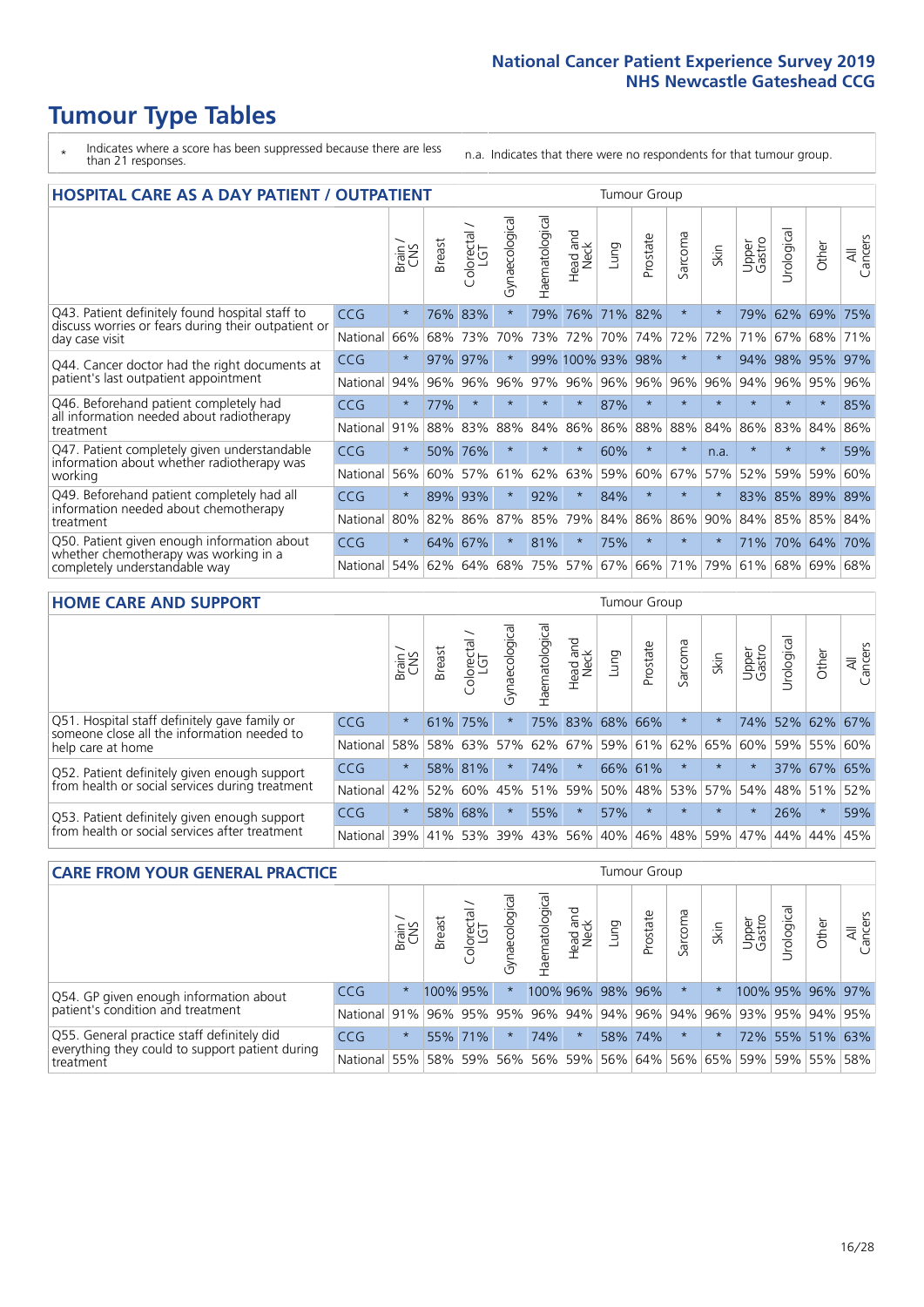- \* Indicates where a score has been suppressed because there are less than 21 responses.
- n.a. Indicates that there were no respondents for that tumour group.

#### **YOUR OVERALL NHS CARE** THE TWO CONTROLLER THE THE THROUP CHANGE THE TUMOUR GROUP

|            | Brain   | <b>Breast</b> | Colorectal | Gynaecological     | Haematological | <b>Bad and<br/>Neck</b><br>Head | Lung | Prostate | Sarcoma                                                                      | Skin    | Upper<br>Gastro | $\overline{c}$<br>Urologic | Other                        | All<br>Cancers                                   |
|------------|---------|---------------|------------|--------------------|----------------|---------------------------------|------|----------|------------------------------------------------------------------------------|---------|-----------------|----------------------------|------------------------------|--------------------------------------------------|
| <b>CCG</b> | $\star$ | 79%           | 88%        | $\star$            | 86%            | 92%                             | 83%  |          | $\star$                                                                      | $\star$ | 83%             | 77%                        | 79%                          | 82%                                              |
| National   | 60%     |               |            | 69%                | 75%            | 73%                             |      |          | 70%                                                                          | 79%     | 69%             | 74%                        |                              | 73%                                              |
| <b>CCG</b> | $\star$ |               |            |                    |                |                                 |      |          | $\star$                                                                      | $\star$ |                 |                            |                              | 38%                                              |
| National   | 36%     | 41%           | 40%        | 34%                | 36%            | 39%                             | 36%  |          | 34%                                                                          | 44%     | 36%             | 33%                        | 31%                          | 38%                                              |
| <b>CCG</b> | $\star$ | 95%           | 96%        |                    | 97%            | 96%                             |      |          | $\star$                                                                      | $\star$ | 92%             |                            |                              | 92%                                              |
| National   | 85%     | 90%           | 88%        | 87%                | 91%            | 90%                             | 90%  |          | 88%                                                                          | 90%     | 86%             |                            |                              |                                                  |
| <b>CCG</b> | $\star$ | 73%           | 78%        | $\star$            |                |                                 |      |          | $\star$                                                                      | $\ast$  |                 |                            |                              | 71%                                              |
| National   | 58%     | 68%           | 73%        | 66%                | 66%            | 71%                             | 71%  | 76%      | 68%                                                                          | 73%     | 66%             | 75%                        | 64%                          | 69%                                              |
| CCG        | $\star$ | 29%           | 20%        | $\star$            | 31%            |                                 | 43%  | 15%      | $\star$                                                                      | $\ast$  | 38%             |                            | 37%                          | 29%                                              |
| National   | 42%     | 30%           | 32%        | 31%                | 33%            | 21%                             | 34%  |          | 36%                                                                          | 20%     | 36%             | 21%                        | 32%                          | 30%                                              |
| <b>CCG</b> | $\star$ | 9.1           | 9.3        | $\star$            | 9.4            | 9.6                             | 8.9  | 8.9      | $\star$                                                                      | $\star$ | 9.0             | 8.8                        | 8.7                          | 9.1                                              |
| National   | 8.6     | 8.9           | 8.8        | 8.7                | 8.9            | 8.8                             | 8.8  | 8.8      | 8.8                                                                          | 8.9     | 8.7             | 8.7                        | 8.7                          | 8.8                                              |
|            |         |               |            | 73% 73%<br>36% 43% |                |                                 | 39%  | 51% 41%  | 76%<br>73% 75%<br>33% 38%<br>40%<br>94% 82%<br>88%<br>72% 85% 67% 80%<br>31% |         |                 |                            | 39% 26%<br>90%<br>85%<br>26% | 68%<br>$ 28\% $<br>87%<br>87% 89%<br>74% 69% 49% |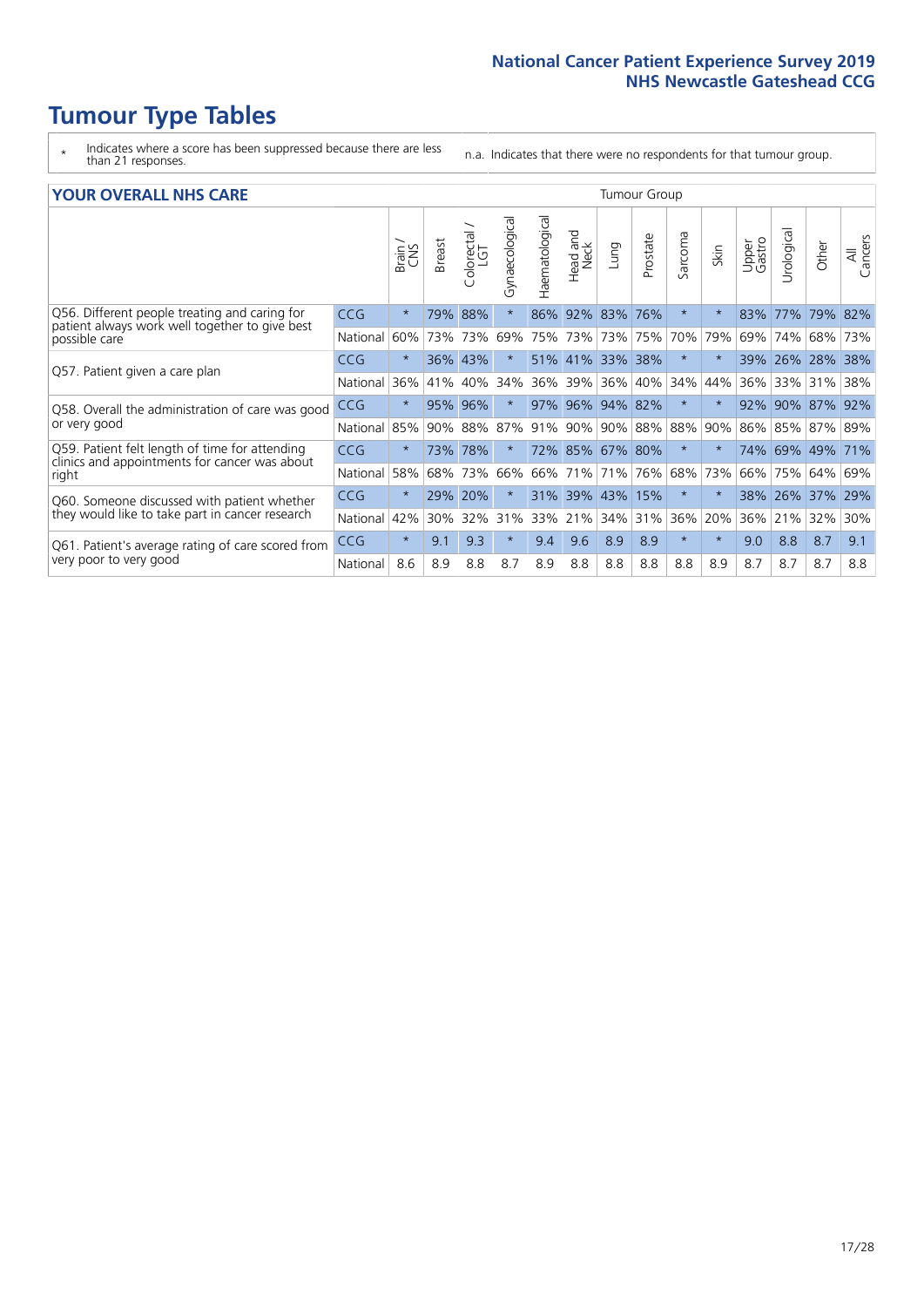### **Year on Year Charts**





### **DIAGNOSTIC TESTS**





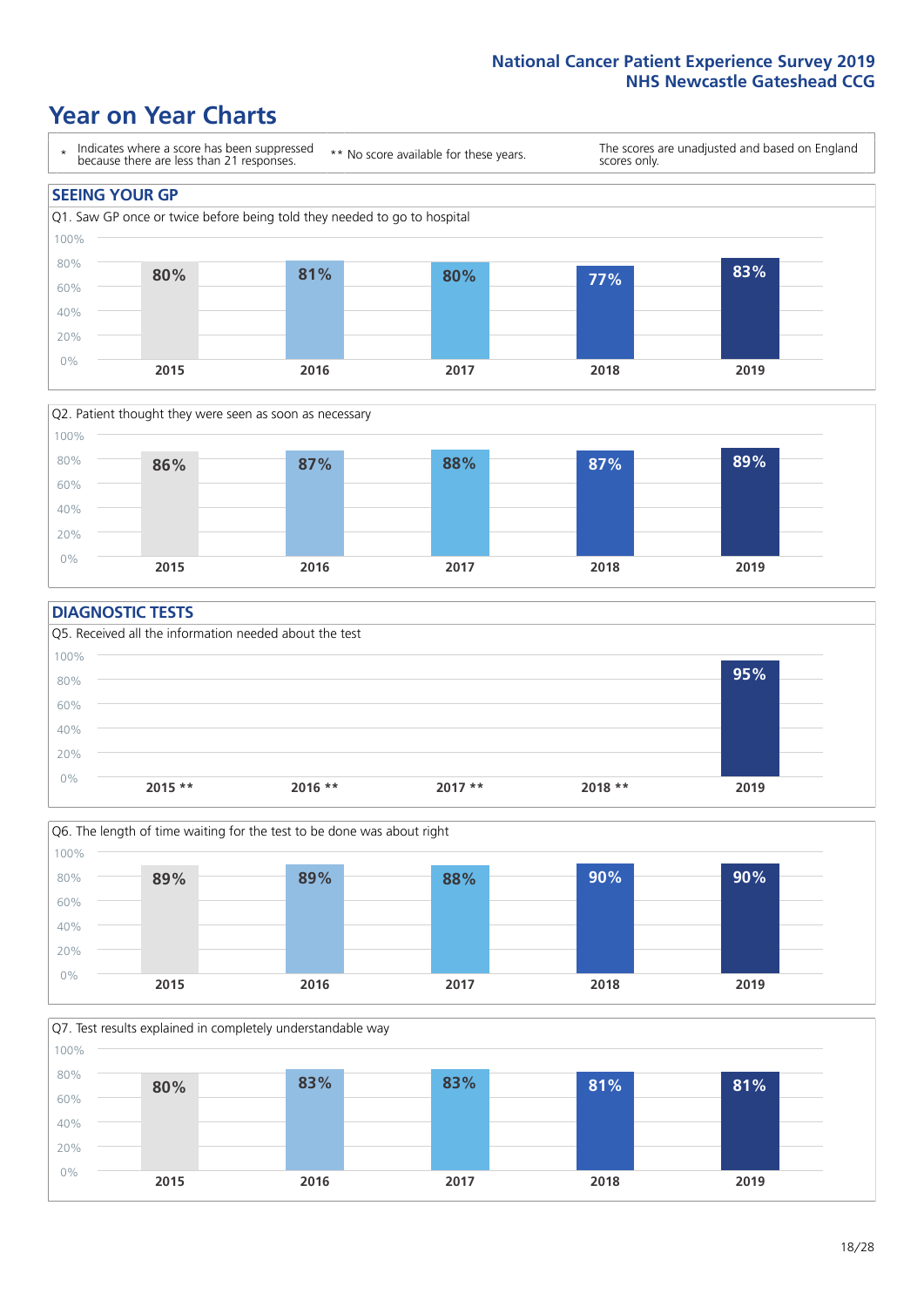### **Year on Year Charts**









### **DECIDING THE BEST TREATMENT FOR YOU**

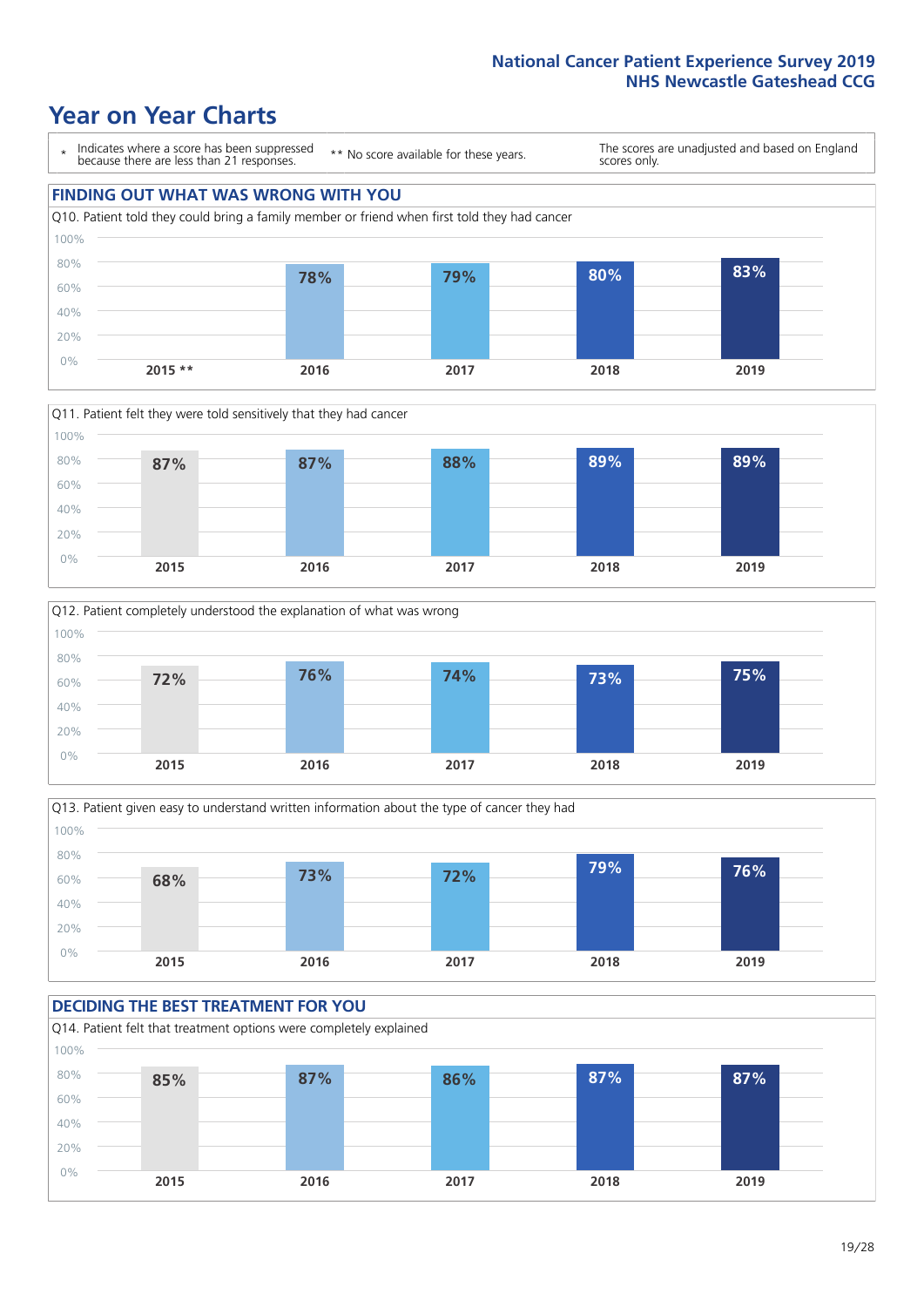### **Year on Year Charts**









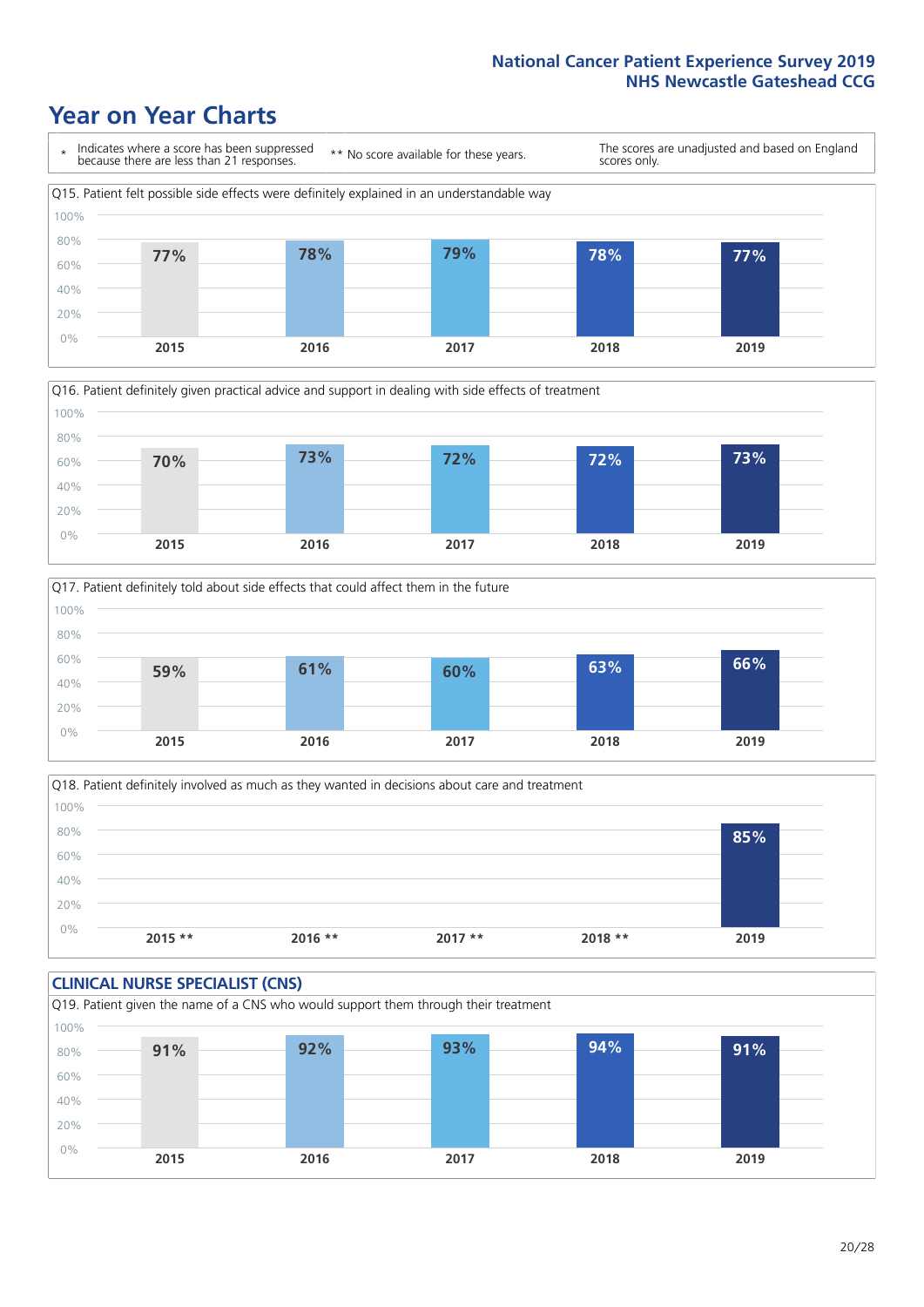### **Year on Year Charts**











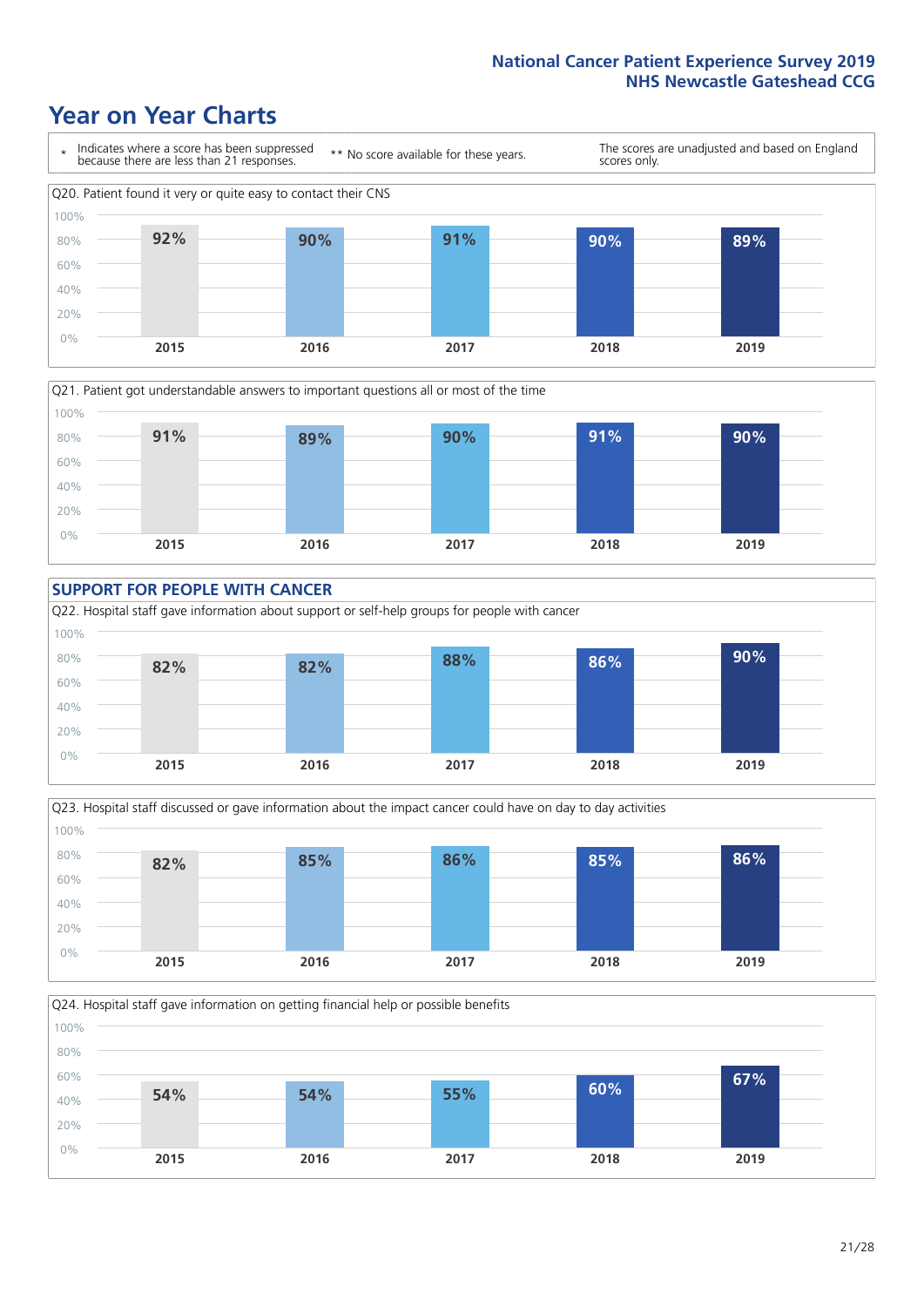### **Year on Year Charts**



#### **OPERATIONS**







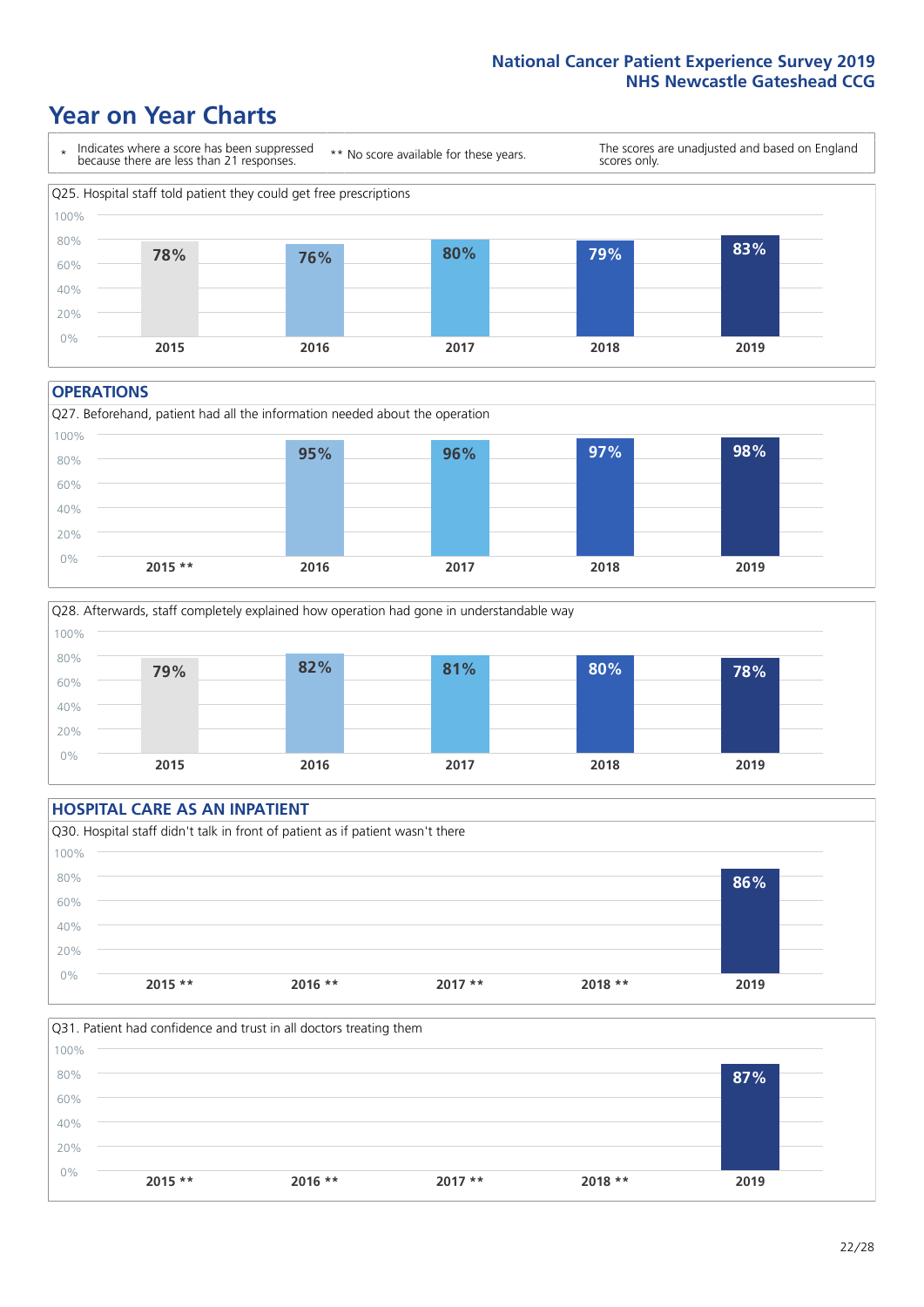### **Year on Year Charts**









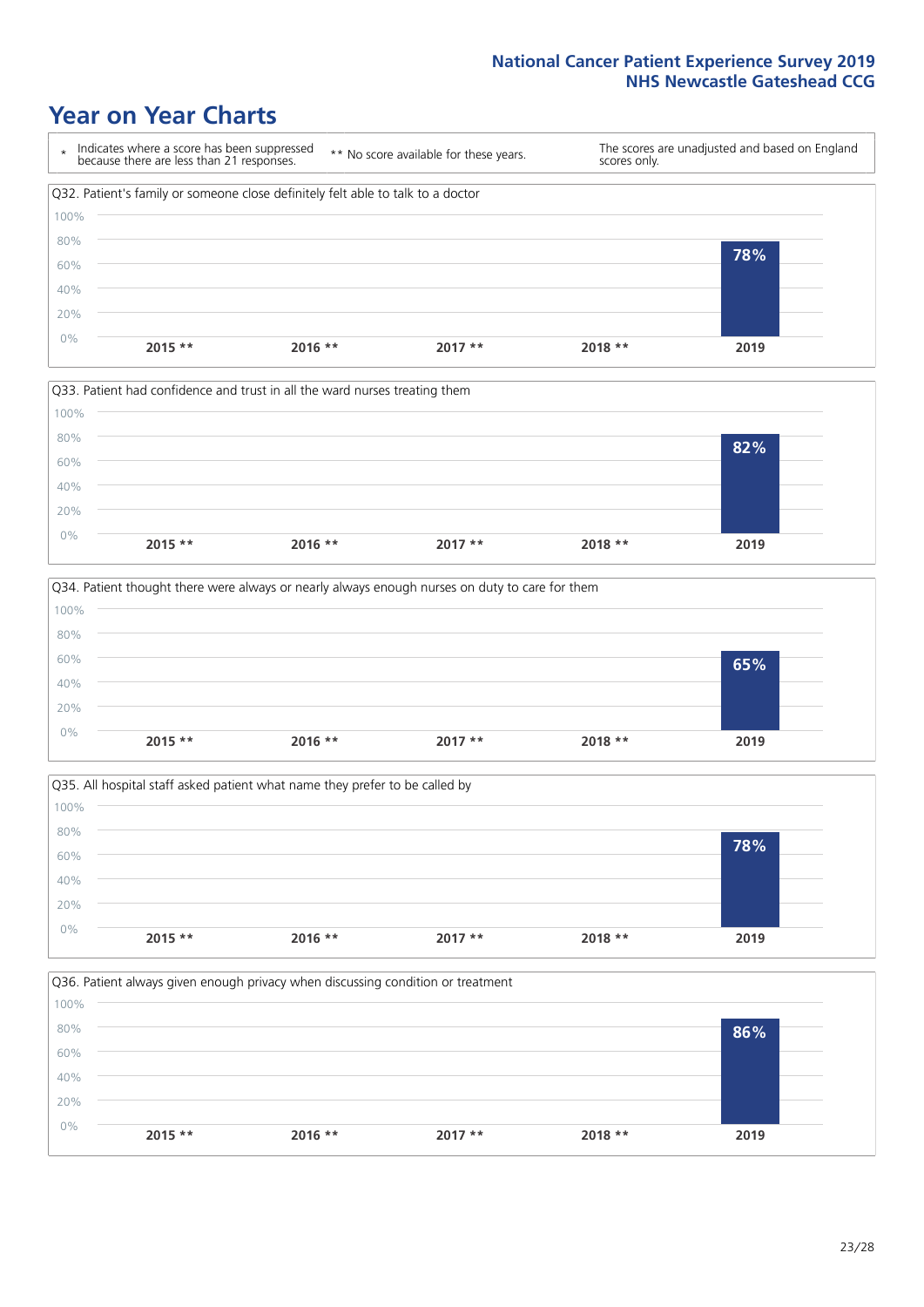### **Year on Year Charts**









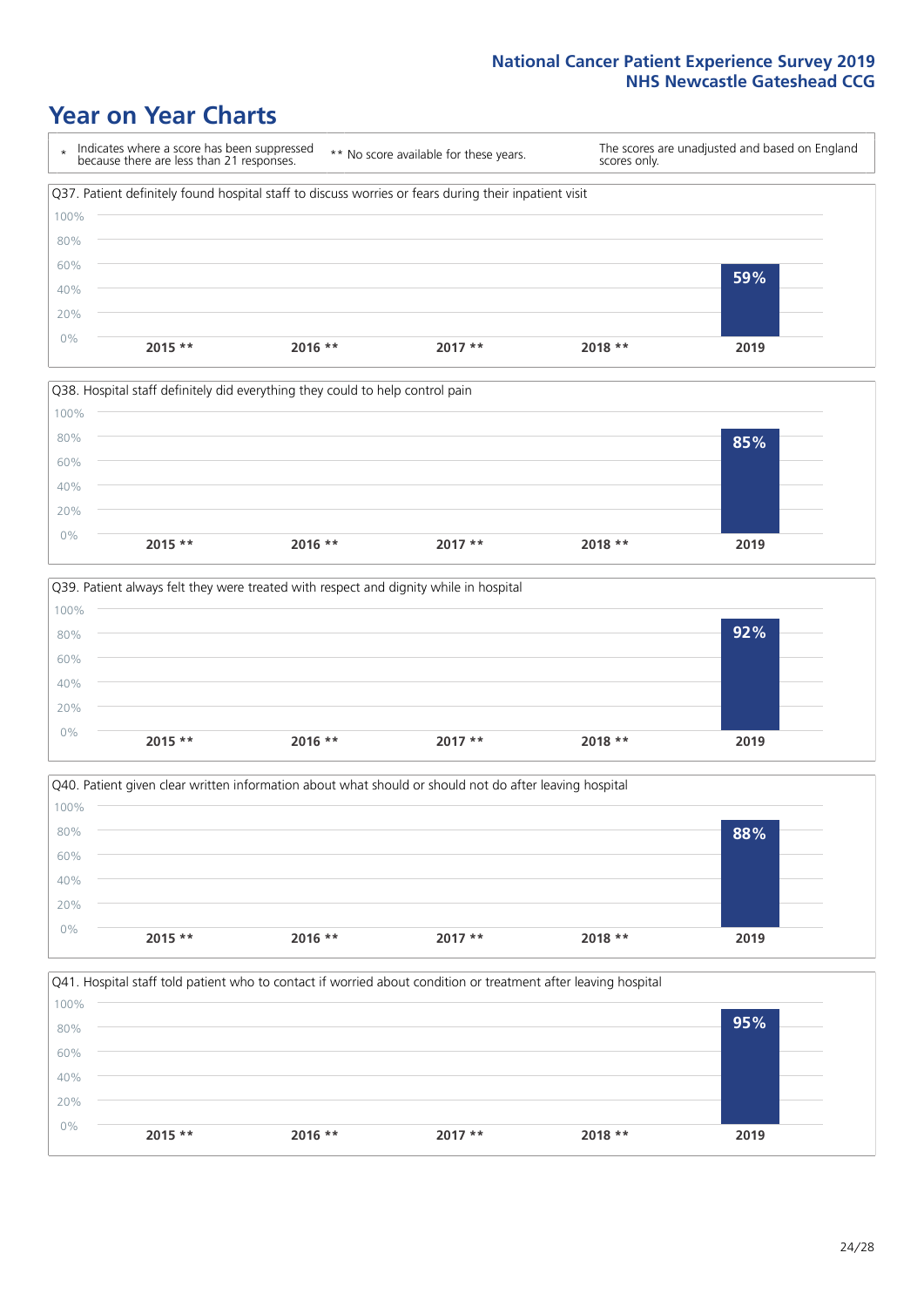### **Year on Year Charts**

\* Indicates where a score has been suppressed because there are less than 21 responses.

\*\* No score available for these years.

The scores are unadjusted and based on England scores only.

#### **HOSPITAL CARE AS A DAY PATIENT / OUTPATIENT**









Q49. Beforehand patient completely had all information needed about chemotherapy treatment 100%

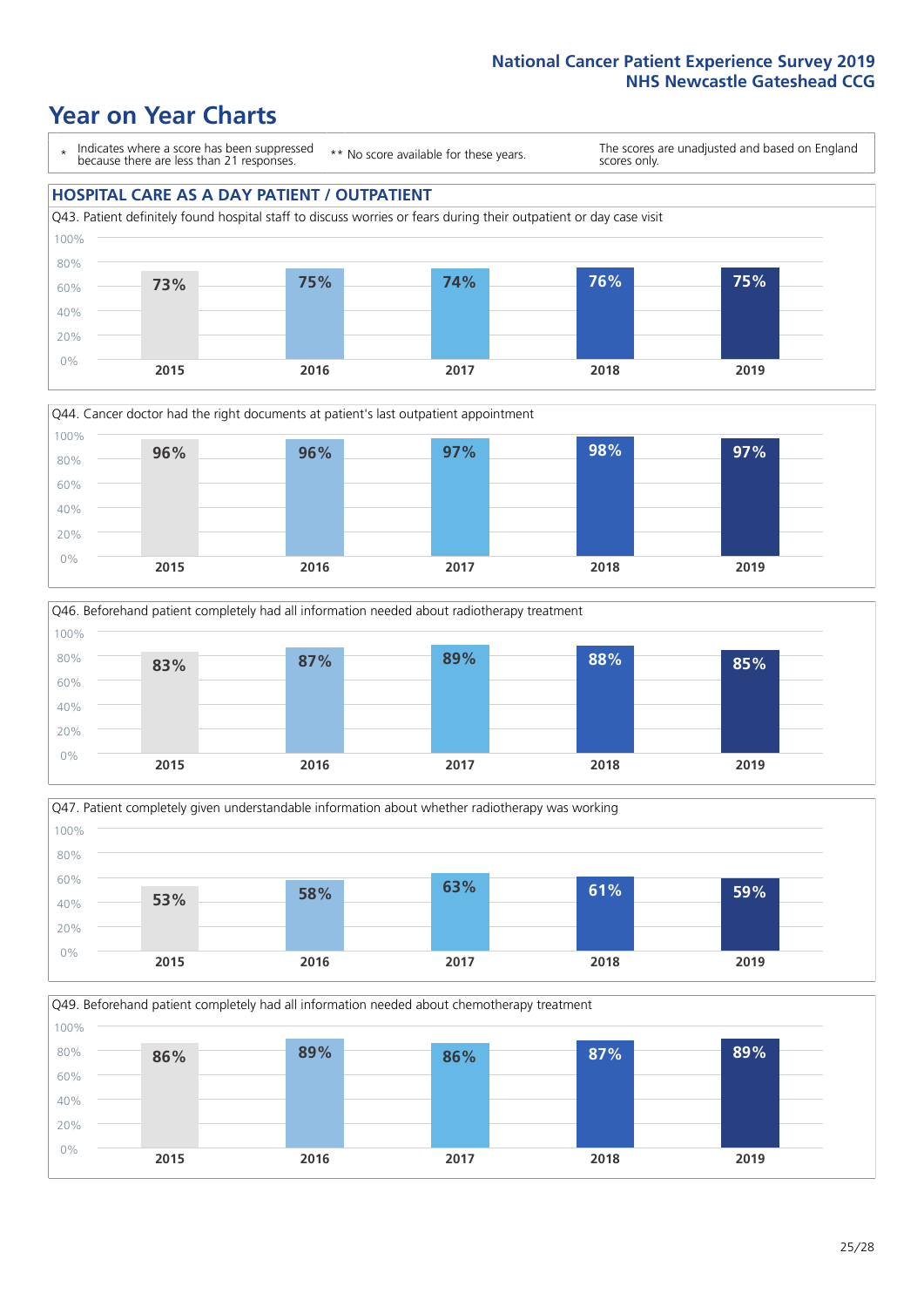### **Year on Year Charts**



#### **HOME CARE AND SUPPORT**







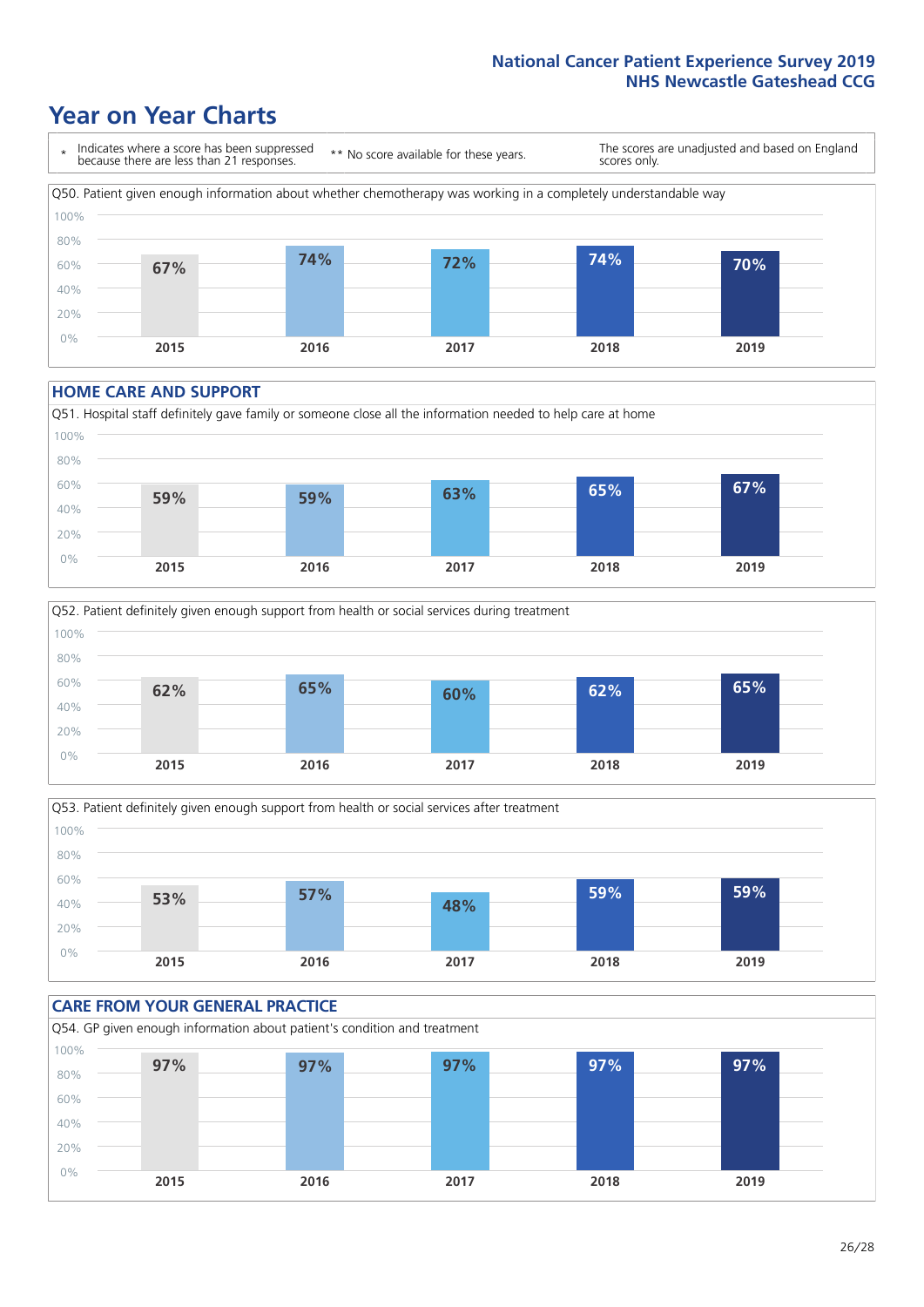### **Year on Year Charts**

\* Indicates where a score has been suppressed because there are less than 21 responses. \*\* No score available for these years. The scores are unadjusted and based on England scores only. Q55. General practice staff definitely did everything they could to support patient during treatment 0% 20% 40% 60% 80% 100% **2015 2016 2017 2018 2019 64% 64% 64% 59% 63%**

#### **YOUR OVERALL NHS CARE**

0% 20%







**2015 2016 2017 2018 2019**

Q59. Patient felt length of time for attending clinics and appointments for cancer was about right 40% 60% 80% 100% **71% 72% 74% 72% 71%**